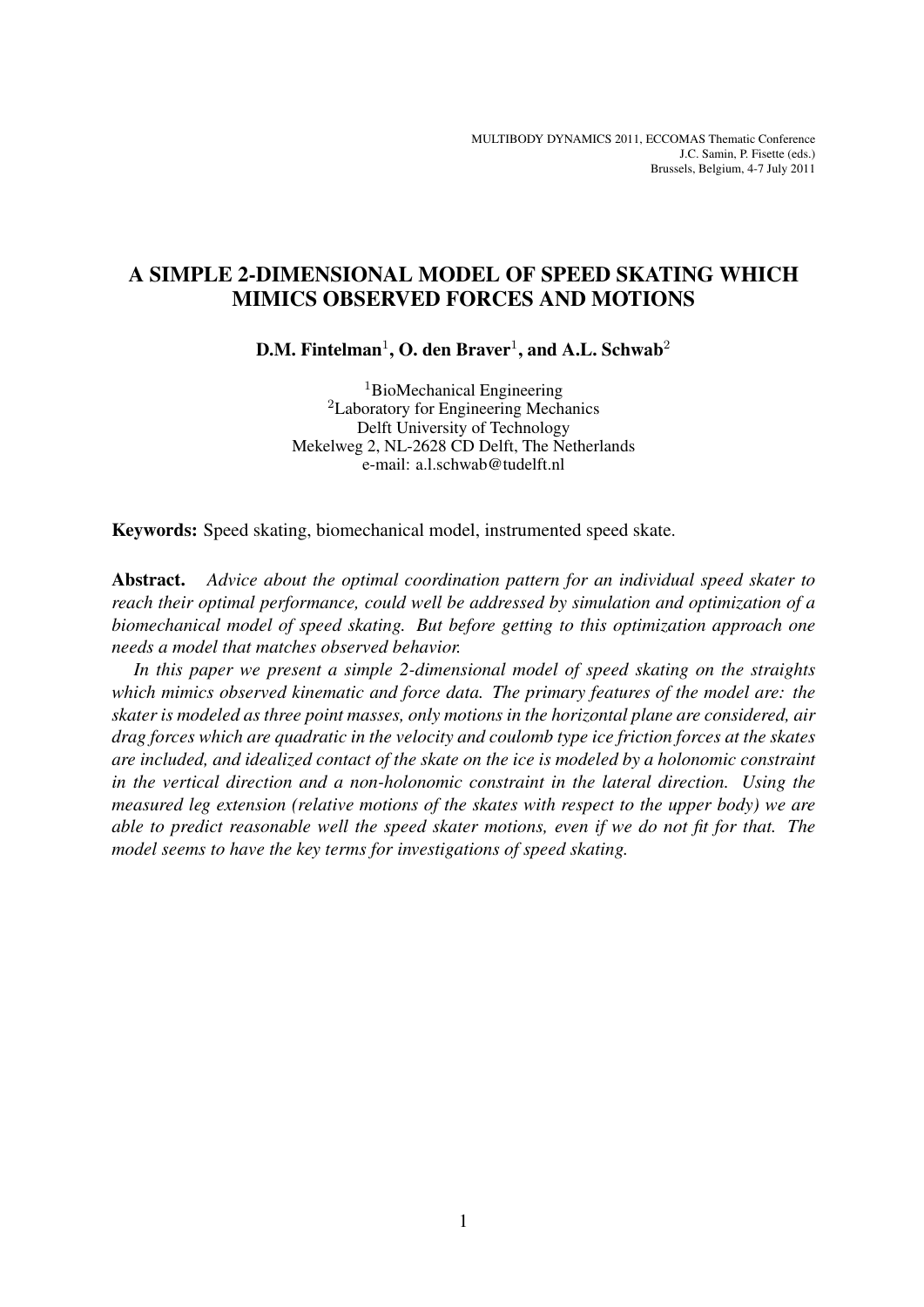#### 1 INTRODUCTION

The coordination pattern of speed skating appears to be completely different from all other types of human propulsion. In most patterns of human locomotion, humans generate forces by pushing against the environment in the opposite desired direction of motion. In speed skating humans generate forces by pushing in sideward direction. A skating stroke during speed skating the straights can be divided in three phases: the glide, push-off and reposition phase (Fig. [1\)](#page-1-0). In the push-off phase the skate moves sidewards with respect to the center of mass (COM) of the body till near full leg extension. In the reposition phase the leg is retracted in the direction of the center of mass of the body. During the glide phase the body is supported over one leg that remains at nearly constant height (ankle to hip distance). Double support (both skates on the ice) exists in the first part of the glide phase of one leg and in the second part of push-off phase of the other leg. This coordination pattern results in a sinus-wave like trajectory of the upper body on the ice [\[2\]](#page-18-0).



<span id="page-1-0"></span>Figure 1: Phases of a stroke: push-off phase, glide phase and reposition phase [\[1\]](#page-18-1)

Of the many possible coordination patterns (position and orientation of the skates with respect to the upper body), why do skaters use this particular one? What is the optimal coordination pattern for an individual speed skater to reach their optimal performance? How do speed skaters create forward power on ice? Why are speed skaters steering back to their body at the end of the push-off? What is the effect of anthropometric differences on the coordination pattern of a speed skater (like the difference between a tall Dutch skater and a small Japanese skater)? All these questions are highly dependent on the coordination pattern of the speed skater and could well be addressed by simulation and optimization of a biomechanical model of speed skating. But before getting to this optimization approach one needs a model that reasonable matches observed behavior.

Currently, there exist only three speed skating models [\[11\]](#page-19-0), [\[7\]](#page-19-1) and [\[1\]](#page-18-1). The first models of speed skating were developed by researchers at the VU University Amsterdam [\[7\]](#page-19-1). By using power balances of the human and the environment useful information about the posture, athlete physiology and environmental parameters on the performance is provided. Disadvantages of these models are that the validation is difficult and it is impossible to investigate differences in coordination pattern.

A more recent model was developed by Otten [\[11\]](#page-19-0), in which forward and inverse dynamics are combined. The model is complex and includes up to 19 rigid bodies and 160 muscles. The model is able to simulate skating and can give insight in the forces/moments in the joints. Limitations of the model are that the kinematics in the model are manually tuned and that the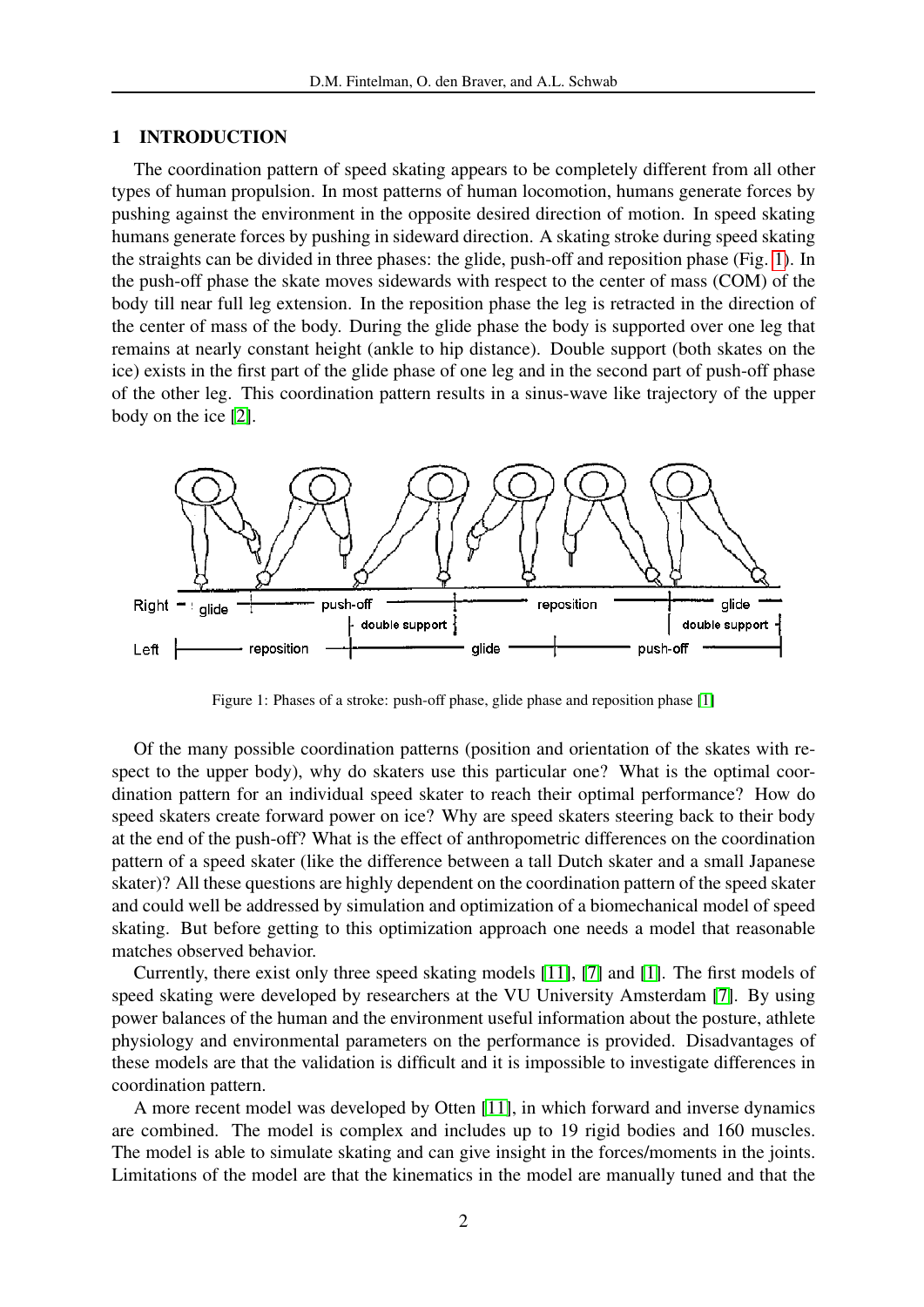model is not driven and validated with measurements of speed skaters. No information about this model is available in the open literature which makes it hard to review.

The most recent speed skater model is developed by Allinger (University of Calcary)[\[1\]](#page-18-1). He developed a simple inverse dynamics model of a speed skater which is driven by individual strokes. The main limitations of the model are that the model is driven by a presumed leg function in time and that the model is not validated with force measurements. Furthermore, the effect of the assumptions on the model (e.g. constant height) are not investigated. On the other hand the model is possibly accurate and very useful for optimization the coordination pattern of speed skating.

Although three biomechanical models exist, none of these models is shown to accurately predict observed forces and motions. Which is partly due to the lack of experimental kinematic data and force data on stroke level.

In this paper, we present a 2-dimensional inverse dynamics model on the straights which has minimal complexity. The model is based on three lumped masses and is validated with observed in-plane (horizontal) kinematics and forces at the skates. In the future, this model can be used to provide individual advice to elite speed skaters about their coordination pattern to reach their optimal performance.

# 2 METHODS

We measured the 2-dimensional in-plane (horizontal) positions  $(x, y)$  of the skates and the upper body, the normal forces and lateral forces at the two skates and lean angle of the skates. We developed a 2-dimensional inverse dynamic model of a skater. The model is driven by the measured leg extensions (relative motions of the skates with respect to the upper body). The upper body motions together with the forces exerted on the ice by the skates are calculated.

A schematic of our 2-dimensional model is shown in Figure [2.](#page-3-0) The model consists of three point masses: lumped masses at the body and both skates. The total mass of the system is distributed over the bodies by a constant mass distribution coefficient. The motions of the arms are neglected. We do not consider the vertical motion of the upper body, since experiments show that the upper body is at nearly constant height [\[3\]](#page-18-2). Air friction and ice friction are taken into account. Idealized contact of the skate on the ice is modeled by a holonomic constraint in the vertical direction and a non-holonomic constraint in the lateral direction.

Values of the mass distribution and air friction are found experimentally. The best agreement between the measurements and model can be achieved if we use accurate values for these parameters. Therefore we constructed an objective function  $J_{\text{min}}$  and minimized the error between the measurements and model.

### 2.1 Analysis of the model

During speed skating modeling, three stages can be distinguished. First, the equations of motion of the speed skater of a single stroke are derived. Secondly, the constraints of all bodies are formulated. Finally all equations are derived in terms of generalized coordinates and solved by numerical integration of these constrained equations of motion.

### 2.2 Equations of motion

The equations of motion for each separate body (upper body, right skate and left skate) can be derived in x and y direction. Friction forces (air and ice friction) as well as the constraint forces are acting on the bodies. All constraints acting on the bodies will be explained in the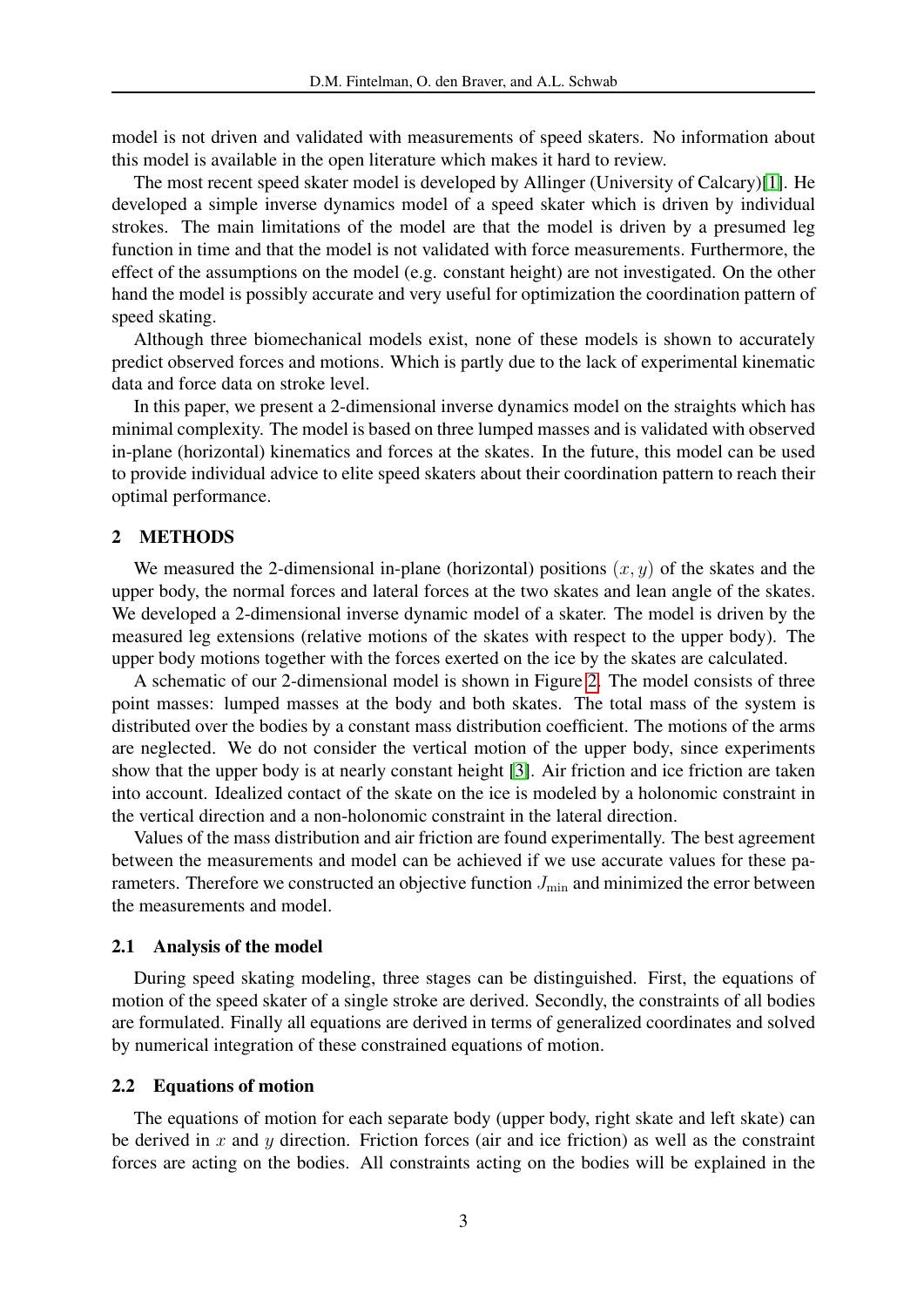

<span id="page-3-0"></span>Figure 2: Free body diagrams of the three point mass model (horizontal plane, top view). The masses are located at the COM of the body and at the COM of the skates.  $F_{ls}$  and  $F_{rs}$  are perpendicular with the skate blades,  $\theta_{ls}$  and  $\theta_{rs}$  are the steer angles of the skates with respect to the x-axis. The x- and y-axis are the inertial reference frame fixed to the ice rink

next paragraph. The equations of motions for all bodies are,

<span id="page-3-1"></span>
$$
m\ddot{x}_i = -F_{frictionX_i} + F_{constraintsX_i}
$$
  
\n
$$
m\ddot{y}_i = -F_{frictionY_i} + F_{constraintsY_i}
$$
  $i = B, LS, RS$  (1)

where  $F_{frictionX_i}$  is the component of the friction force in x direction and  $F_{frictionY_i}$  the component of the friction force in y direction.  $F_{constraints}$  are the constraint forces in x direction and  $F_{constraintsY}$  the constraint forces in y direction.

#### 2.3 Constraints

The first set of constraints are the leg extension constraints, they connect the skates to the upper body. The positions of the skates are prescribed by the position of the upper body and the leg extension coordinates. The second set of constraints are at the skates. A holonomic constraint is applied in the vertical direction which establish that the skate is on the ice and a non-holonomic constraint in the lateral direction of the skate to express that there is no lateral slip of the skate on the ice.

#### 2.4 Generalized coordinates

We like to express the coordination of the motion of the skater in terms of the leg extensions. Therefore the configuration of the skater is expressed by the motion of the upper body and the leg extensions (relative motions of the skates with respect to the upper body, see Fig. [3\)](#page-4-0) and expressed by the generalized coordinates,

<span id="page-3-2"></span>
$$
\mathbf{q} = (xb, yb, u_{LS}, v_{LS}, \theta_{LS}, u_{RS}, v_{RS}, \theta_{RS})^T, \tag{2}
$$

in which  $\theta_{LS}$  and  $\theta_{RS}$  are the steer angles of the skates with respect to the x-axis. These steer angles, which are prescribed coordinates, are only needed to apply the non-holonomic skate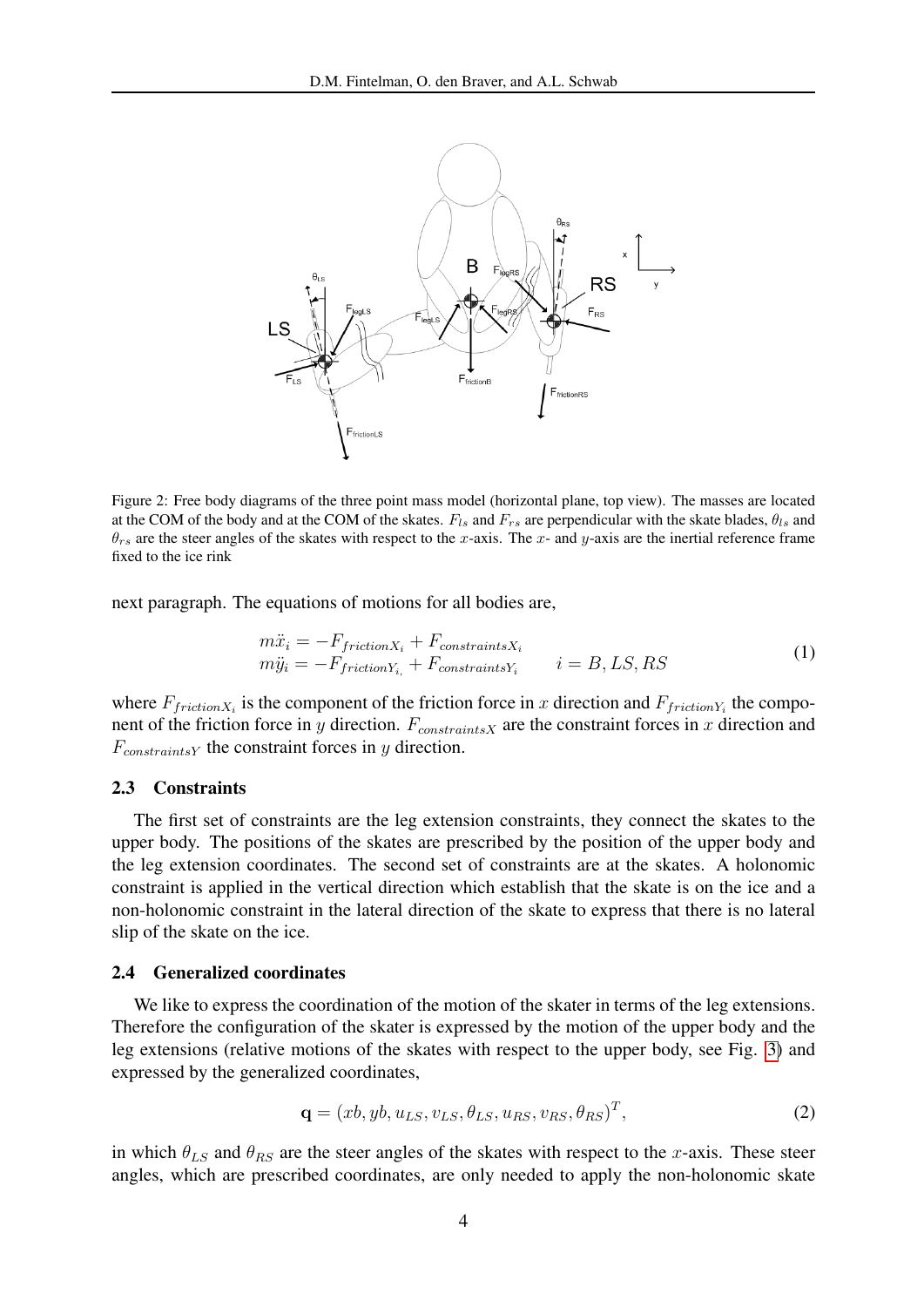constraints. The equations of motion will be written in terms of the generalized coordinates. Detailed information on the transformation of the equations of motions in terms of the generalized coordinates can be found in Appendix [A,](#page-13-0) [H,](#page-17-0) and [I.](#page-18-3)



<span id="page-4-1"></span><span id="page-4-0"></span>Figure 3: Definition of generalized coordinates

#### 2.4.1 Leg extension constraints

The position of the right and left skate can be expressed as function of the generalized coordinates. The left skate leg extension constraints are,

$$
c_1 = x_{LS} - x_B + \cos(\theta_{LS}) u_{LS} + \sin(\theta_{LS}) v_{LS} = 0,
$$
\n(3)

$$
c_2 = y_{LS} - y_B - \sin(\theta_{LS}) u_{LS} + \cos(\theta_{LS}) v_{LS} = 0.
$$
 (4)

<span id="page-4-2"></span>And the right skate leg extension constraints are,

$$
c_3 = x_{RS} - x_B + \cos\left(\theta_{RS}\right)u_{RS} + \sin\left(\theta_{RS}\right)v_{RS} = 0,\tag{5}
$$

$$
c_4 = -y_{RS} + y_B - \sin\left(\theta_{RS}\right)u_{RS} + \cos\left(\theta_{RS}\right)v_{RS} = 0.
$$
 (6)

### 2.4.2 Skate constraints

When the skate is on the ice we assume no lateral slip between the ice and skate, that is the lateral velocity of the skate is zero. This can be expressed by a non-holonomic constraint which are for the left and right skate respectively,

$$
c_5 = -\sin\left(\theta_{LS}\right)\dot{x}_{LS} - \cos\left(\theta_{LS}\right)\dot{y}_{LS} = 0,\tag{7}
$$

$$
c_6 = -\sin\left(\theta_{RS}\right)\dot{x}_{RS} + \cos\left(\theta_{RS}\right)\dot{y}_{RS} = 0. \tag{8}
$$

Since we do not consider vertical motions no constraints in the vertical direction are needed. Contact or no contact is described by on/off switching of the non-holonomic constraint.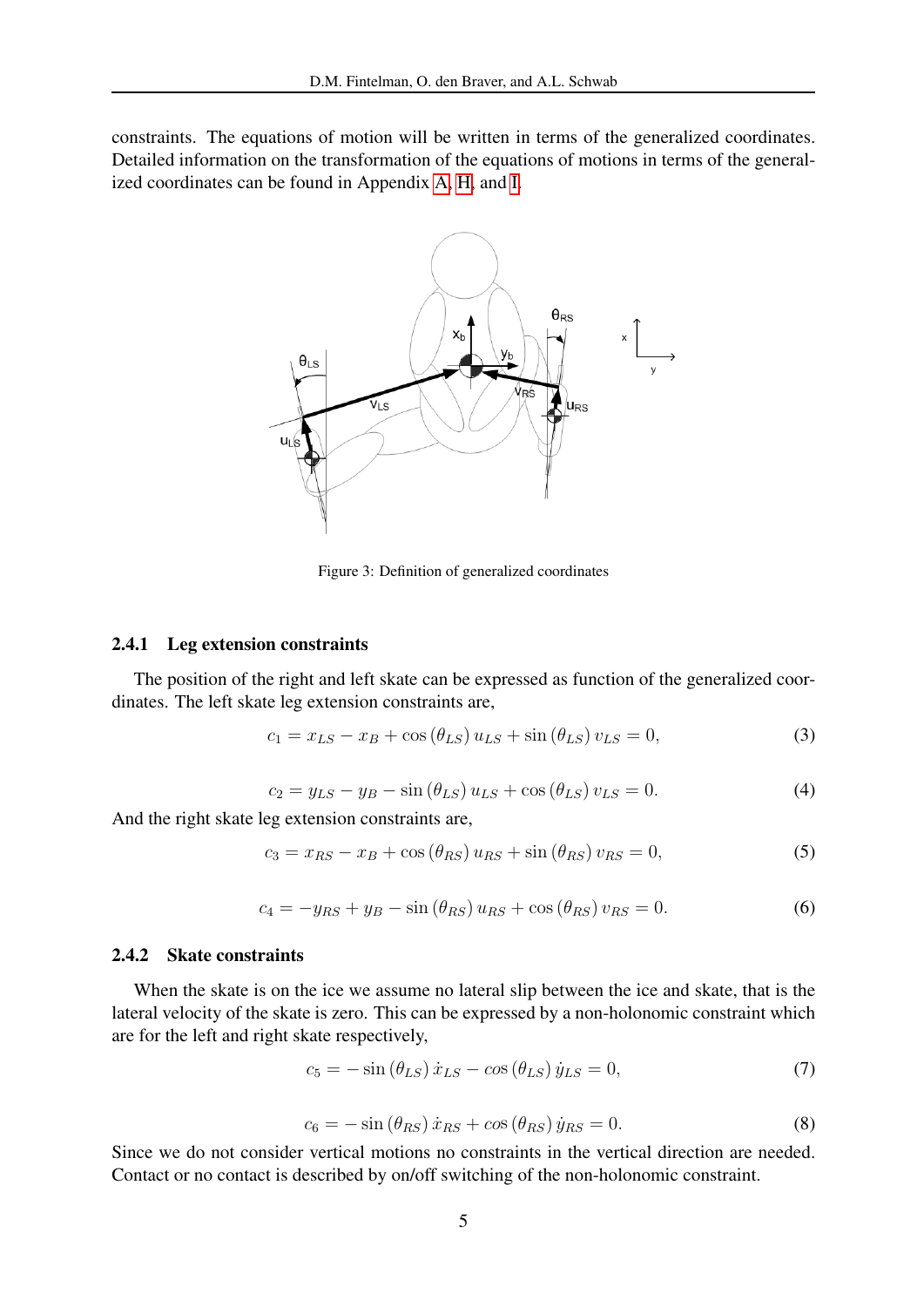#### 2.5 Mass distribution

The number of bodies in the model is based on an investigation of the shift in position of the center of mass on a complete anthropometric model of a speed skater during the gliding and the push-off phase of a stroke. A minimum of three bodies was shown to be necessary for describing the shift of the center of mass [\[5\]](#page-18-4).



<span id="page-5-0"></span>Figure 4: Positions of the COM of the bodies during the push-off together with the mass distribution.

The total mass  $m$  of the skater is now distributed over the three point masses (body, left skate, right skate) by using a mass distribution coefficient  $\alpha$  (Fig. [4\)](#page-5-0). The distribution of the masses are given by  $m_B = (1 - \alpha)m$ ,  $m_{LS} = (\alpha/2)m$ , and  $m_{RS} = (\alpha/2)m$ .

#### 2.6 Friction forces

The total friction forces can be roughly divided in 80% air friction and 20% ice friction [\[8\]](#page-19-2). The ice friction in the model, following de Koning [\[9\]](#page-19-3), is described by Coulomb's friction law,

$$
F_{\rm ice} = \mu F_N \tag{9}
$$

where  $\mu$  is the friction coefficient and  $F_N$  the normal force of the skate on the ice. Here we assume that the height of the skater is constant and that there is no double stance phase. Therefore, the ice friction can be written as  $F_{\text{ice}} = \mu mg$  in which m the mass of the skater and g the earth gravity. The air friction can be described by,

$$
F_{\text{air}} = \frac{1}{2} A C_d \rho v^2 = k_1 v^2 \tag{10}
$$

where Cd represents the drag coefficient, A the frontal projected area of the skater,  $\rho$  the air density and  $v$  the velocity of the air with respect to the skater. The air drag forces at each individual mass are calculated by multiplying the mass distribution coefficient of that mass by the total air drag. The drag coefficient  $k_1$  can only be estimated experimentally. With an experimental method (see Appendix [E\)](#page-15-0) both the drag coefficients  $\mu$  and  $k_1$  for every individual subject are estimated.

#### 2.7 Model summary

The equations of motion together with the constraint equations are completely defined by the state of skater. Combining the equations of motion for the individual masses [\(1\)](#page-3-1) and including of the constraint forces and the constraints  $(3 - 6)$  $(3 - 6)$  $(3 - 6)$  on the acceleration level results in the constraint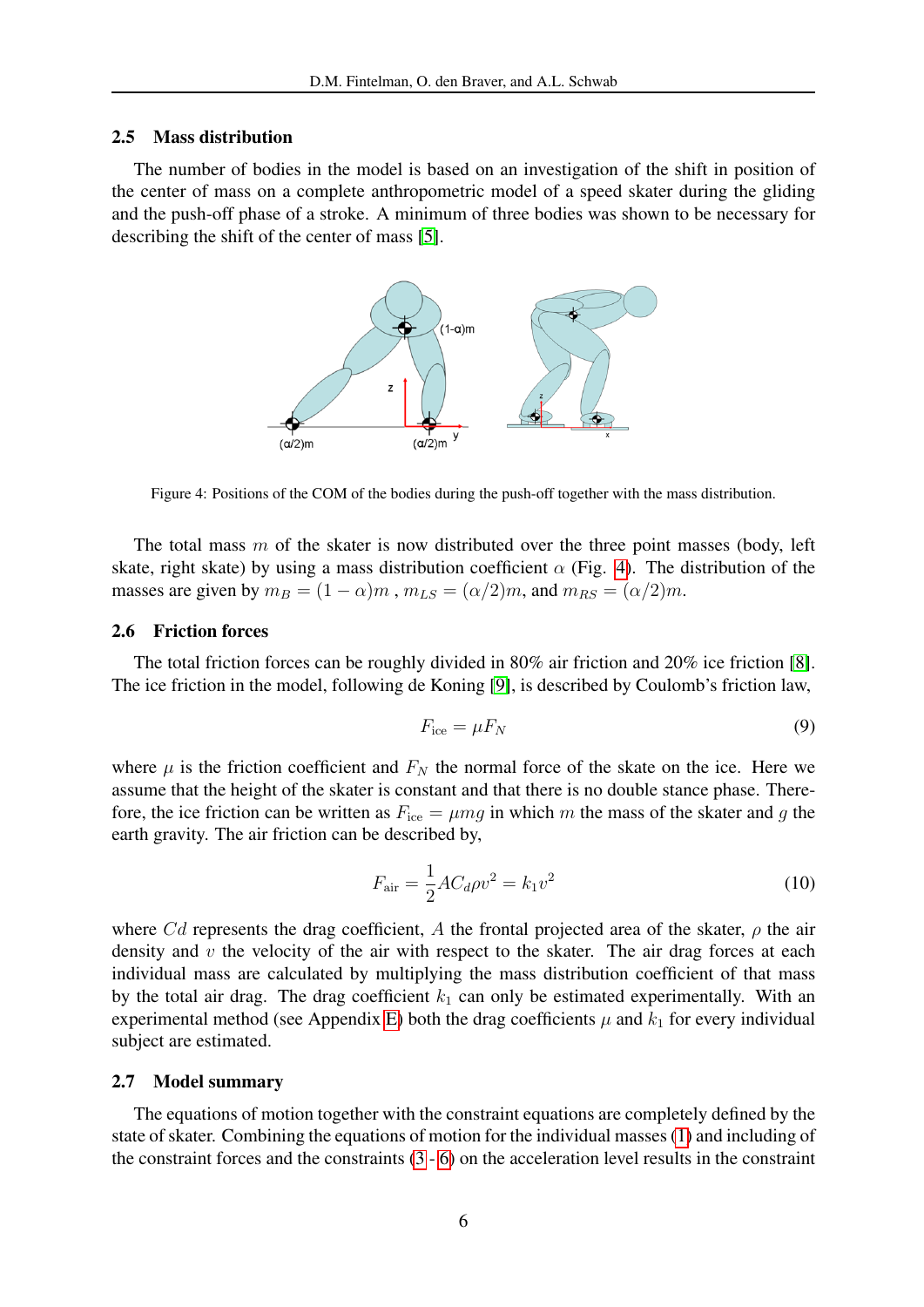<span id="page-6-0"></span> ${\bf A} =$  $\sqrt{ }$   $m(1-\alpha)$  0 0 0 0 0 −1 0 −1 0  $0 \t m(1-\alpha) \t 0 \t 0 \t 0 \t 0 \t 0 -1 \t 0 \t 1$ 0 0 <sup>α</sup> <sup>2</sup> m 0 0 0 1 0 0 0 0 0 0  $\frac{\alpha}{2}m$  0 0 0 1 0 0  $0$  0 0  $\frac{\alpha}{2}m$  0 0 0 1 0 0 0 0 0  $\frac{\alpha}{2}m$  0 0 0 -1 −1 0 1 0 0 0 0 0 0 0 0 −1 0 1 0 0 0 0 0 0 −1 0 0 0 1 0 0 0 0 0 0 1 0 0 0 −1 0 0 0 0 1 (11)  $\mathbf{u} = \begin{bmatrix} \ddot{x}_B & \ddot{y}_B & \ddot{x}_{LS} & \ddot{y}_{LS} & \ddot{x}_{RS} & \ddot{y}_{RS} & \lambda_1 & \lambda_2 & \lambda_3 & \lambda_4 \end{bmatrix}^T$ 

equations of motion for the system,  $Au = b$ , with

<span id="page-6-2"></span>(12)

<span id="page-6-1"></span>
$$
\mathbf{b} = \begin{bmatrix} -F_{XfrictionB} & -F_{YfrictionB} & -F_{XfrictionLS} & -F_{YfrictionLS} & -F_{XfrictionRS} \\ -F_{YfrictionRS} & hc_1 & hc_2 & hc_3 & hc_4 \end{bmatrix}^T
$$
 (13)

Where  $hc_1 \cdots hc_4$  are the convective acceleration terms of the constraints (Appendix [I\)](#page-18-3) and  $\lambda_1 \cdots \lambda_4$  are the constraint forces (Lagrange multipliers). Here  $\lambda_1$  and  $\lambda_2$  are the constraint forces in the left leg, and  $\lambda_3$  and  $\lambda_4$  the constraint forces in the right leg. The non-holonomic skate constraints are not yet included in this system.

The model exists of 3 bodies with each 2 degrees of freedom, thus the unconstrained system has 6 degrees of freedom. However, there are 4 coordination constraints and 1 constraint of the skate on the ice (no double stance); therefore 1 degree of freedom remains. If there is a double stance phase then both skates are on the ice and no degree freedom is left. Therefore in our idealization, the model will alternatively switch between the right skate en left skate constraint.

We rewrite the equations of motion  $(11 - 13)$  $(11 - 13)$  $(11 - 13)$  (still without the non-holonomic skate constraints) in terms of the generalized coordinates [\(2\)](#page-3-2), where the prescribed coordinates (leg extension coordinates  $(u_{LS}, v_{LS}, \theta_{LS}, u_{RS}, v_{RS}, \theta_{RS})$  are pushed to the right-hand side (Appendix [A\)](#page-13-0). Next, the constraint of the skate on the ice (left or right) is added to the equations. Finally the reduced constrained equations of motion are given by, for when the left skate is on the ice,

$$
\begin{bmatrix} m & 0 & -s_{LS} \\ 0 & m & -c_{LS} \\ -s_{LS} & -c_{LS} & 0 \end{bmatrix} \begin{bmatrix} \ddot{x}_B \\ \ddot{y}_B \\ \lambda_5 \end{bmatrix} = \begin{bmatrix} \mathbf{T}_{,\mathbf{q}}^T (\mathbf{f} - \mathbf{M} \mathbf{h}) \\ hc_5 \end{bmatrix},
$$
(14)

and for when the right skate is on the ice,

<span id="page-6-3"></span>
$$
\begin{bmatrix} m & 0 & -s_{RS} \\ 0 & m & c_{RS} \\ -s_{RS} & c_{RS} & 0 \end{bmatrix} \begin{bmatrix} \ddot{x}_B \\ \ddot{y}_B \\ \lambda_6 \end{bmatrix} = \begin{bmatrix} \mathbf{T}_{,\mathbf{q}}^T (\mathbf{f} - \mathbf{M} \mathbf{h}) \\ h c_6 \end{bmatrix},
$$
(15)

where  $\lambda_5$  and  $\lambda_6$  are the lateral constraint forces on the skate and  $hc_5$  and  $hc_6$  are the convective acceleration terms of the skate constraints, the latter are presented in Appendix [I.](#page-18-3) Clearly both systems have one degree of freedom left, one can think of it as being the forward motion.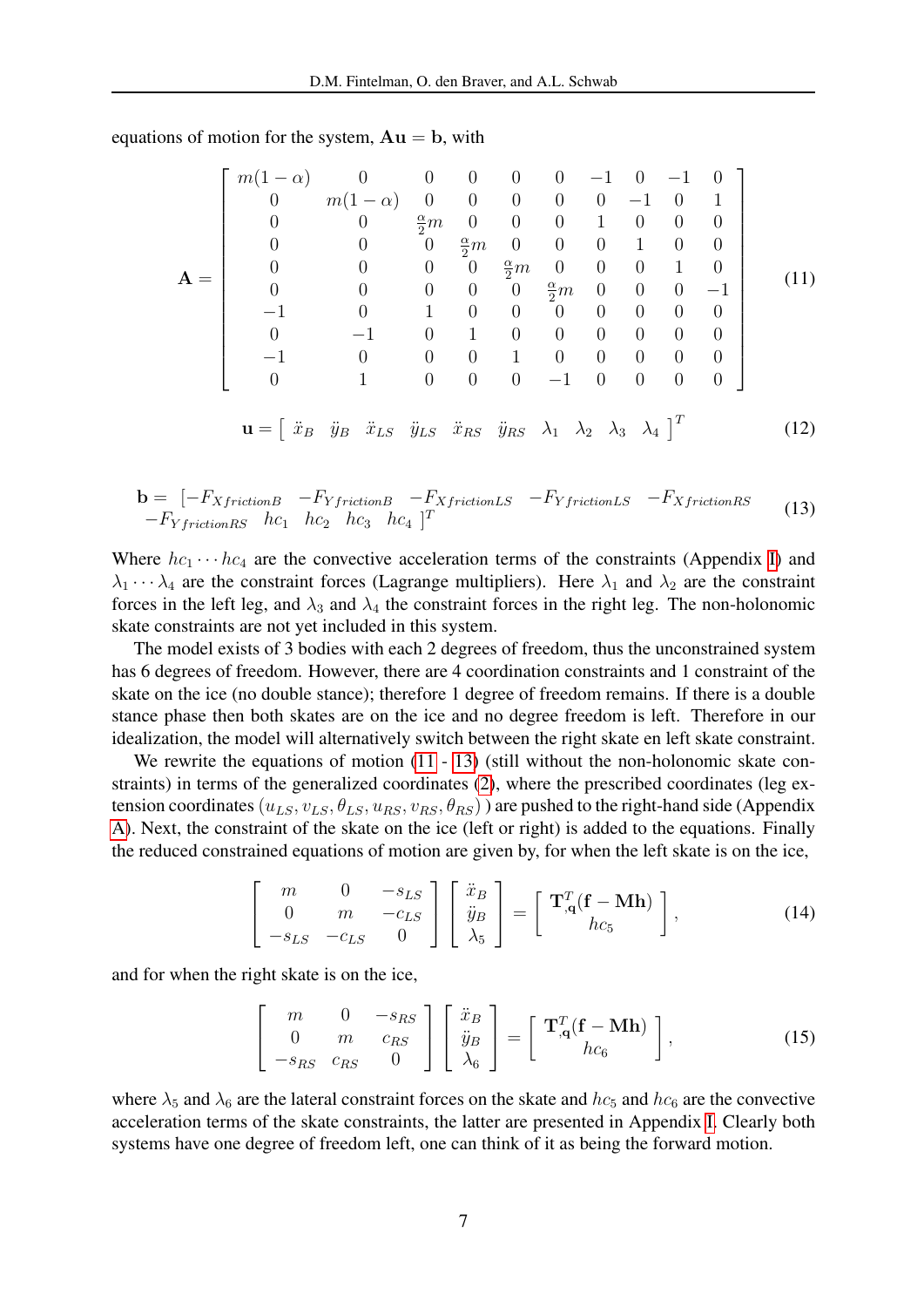|          | Variable Description | Value                                              |
|----------|----------------------|----------------------------------------------------|
| m        | Mass skater          | 66, 80, 77, 84 [kg]                                |
| $\alpha$ |                      | Mass distribution 0.604, 0.682, 0.607, 0.686 [-]   |
| $k_1$    | Drag coefficient     | 0.160, 0.153, 0.112, 0.299 [N/(m/s) <sup>2</sup> ] |
| g        | Gravity              | 9.81 [ $m/s^2$ ]                                   |

<span id="page-7-0"></span>Table 1: Parameter values for the four riders.

#### 2.8 Model constants

Listed in Table [1](#page-7-0) are the values of the model parameters used in the simulations. The total mass of the skater is a measured quantity. The other parameters are found by an optimization process as described in Appendix [C.](#page-14-0)

### 3 MODEL ANALYSIS

### 3.1 Parametrization of the coordination body functions

To determine the velocities and the accelerations of the bodies, all measured positions have to be numerical differentiated. To get rid of model errors due to differential and filtering errors (spikes), all positions are first parameterized. The required parametrization functions have to be twice differentiable. The combination of a linear and periodic functions satisfies this requirement. The used parametrization function is, [16.](#page-7-1)

<span id="page-7-1"></span>
$$
f = c_0 + c_1 t + \sum_{k=1}^{5} a_k \sin\left(2k\pi \frac{t}{T}\right) + b_k \cos\left(2k\pi \frac{t}{T}\right)
$$
 (16)

The fit is not accurate at the beginning and end of the stroke, which results in a mismatch of the initial conditions on the velocities and accelerations. Therefore the coordinates are fit at a longer time period and be cut off afterwards. We tried also other parametrization functions, like polynomial and cubic splines. The differentials of polynomial functions became unstable with increasing order, while piecewise cubic splines has no filtering which results in high frequent components in the positions. The measured positions of the body, left and right skate in  $x$  and y direction of a single stroke are parameterized according to  $(16)$  and by differentiating the equations of the fitted function the velocities and acceleration are calculated.

#### 3.2 Integration of the differential equations

The differential algebraic equations [\(14,](#page-6-2)[15\)](#page-6-3) describing the motion of the system can not be solved analytically. Therefore, the equations will be numerically integrated, using the classic Runge-Kutta 4th order method (RK4). The stepsize *h* is taken constant during the whole simulation, and chosen identical to the sample time of the measurements  $T_s = 1/100$  [sec]. After each numerical integration step the constraints are fulfilled by a projection method (Appendix [B\)](#page-14-1).

### 3.3 Data collection

The data collection of the skater includes the 2-dimensional in-plane positions  $(x, y)$  of the two skates and the upper body, the normal and lateral forces at the two skates and lean angle of the skates. The global positions are measured by a radio frequency based so-called local position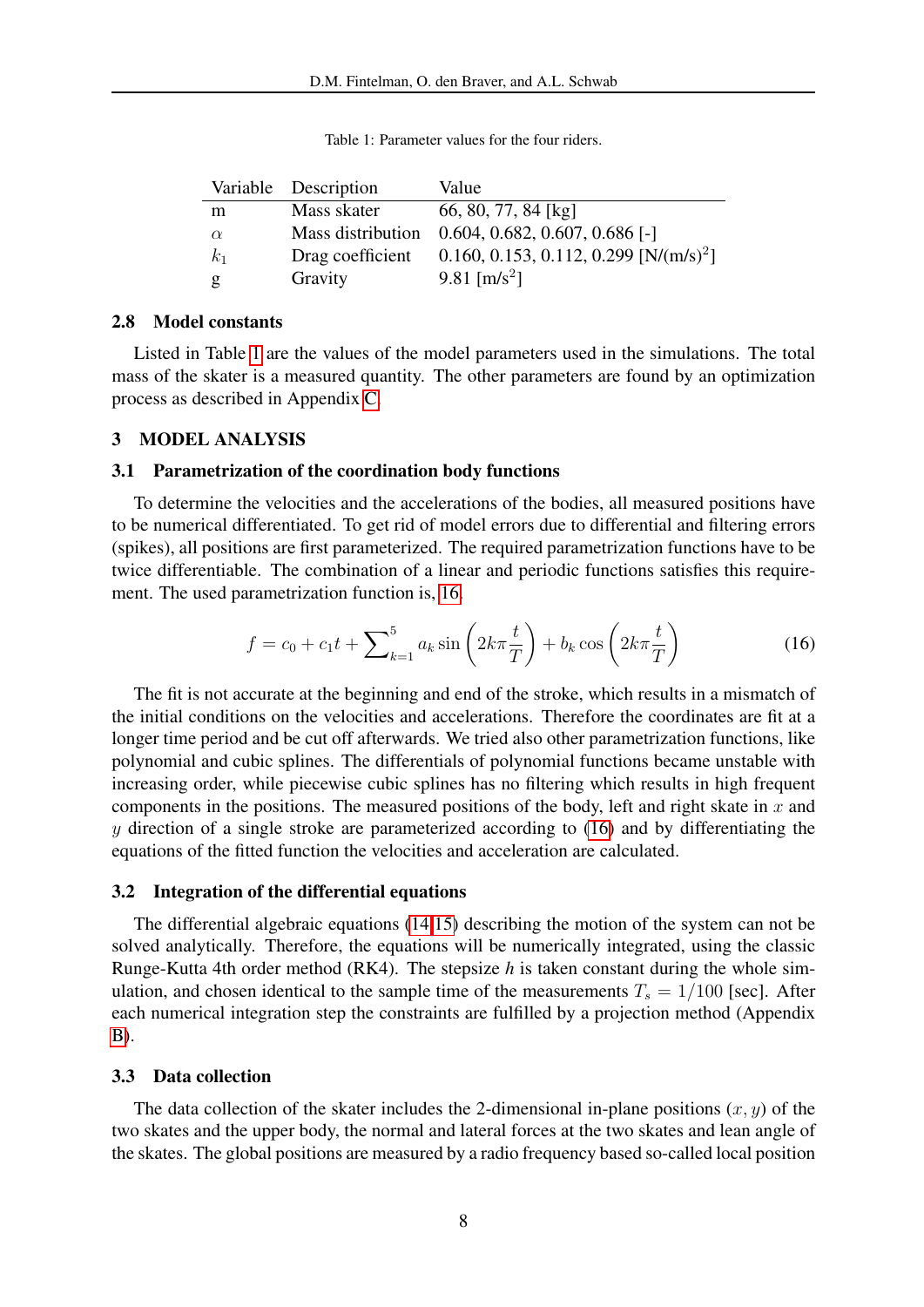measurement system (LPM) from Inmotio<sup>[1](#page-8-0)</sup>. This system is installed at the Thialf speed skate rink in Heerenveen, The Netherlands. The LPM system has been used for analysis of soccer matches, and can handle up to 22 active transponders at 1000/22 Hz. The transponders are approximately placed at the positions of the point masses.

We have developed two instrumented clap skates to measure the normal and lateral forces  $(N_i, L_i)$  at the blades of the skates, see Figure [5\)](#page-8-1). To be able to compare these with the model output, which are the global lateral forces  $F_{Tls}$  and  $F_{Trs}$ , the lean angles of the skates,  $\phi_i$ , must be measured.



<span id="page-8-1"></span>Figure 5: Forces in local reference frame  $(N_{ls}, T_{ls}, N_{rs}, T_{rs})$  and global reference frame  $(F_{Nls}, F_{Tls}, F_{Nrs}, F_{Nls})$  $F_{Trs}$ ): a) left skate b) right skate

A DAQ of National instruments  $2$  is used for data acquisition of the forces. All the force and orientation data is collected on a mini laptop which is carried by the skater in a backpack. The different measurement systems are synchronized by means of images from a high speed camera. See appendix [D](#page-15-1) for detailed description of the synchronization method.

Data sets of four trained speed skaters are used to validate the model. The data collection is performed with a standard measurement protocol which includes: skating two laps at an estimated 80% of maximal performance level. The tests are repeated at least three times.

#### 3.4 Fitting the model to the observed data

The model is validated by showing how closely it can simulate the observed forces and motions. Quantification of the model errors are analyzed similar to that of McLean [\[10\]](#page-19-4). The measured data has different scales and units and therefore we constructed a measurement of error,  $J_{\text{min}}$ , between the model and the measured data which includes the error of the upper body position, velocities and local normal forces  $(N_{ls}$  and  $N_{rs})$ . The measurement of error is dimensionless, reasonably scaled and independent of the number of time samples. See Appendix [C](#page-14-0) for a detailed description of the measurement error function  $J_{\text{min}}$ .

### 4 RESULTS

Plots of the measured and simulated forces and motions (output of model) as a function of time for a sequencing left and right stroke are shown in Figure [7](#page-10-0) (The parameters are according

<span id="page-8-0"></span><sup>&</sup>lt;sup>1</sup>http://www.inmotio.nl, Hettenheuvelweg 8, 1101 BN Amsterdam Zuidoost, The Netherlands.

<span id="page-8-2"></span><sup>2</sup>www.ni.com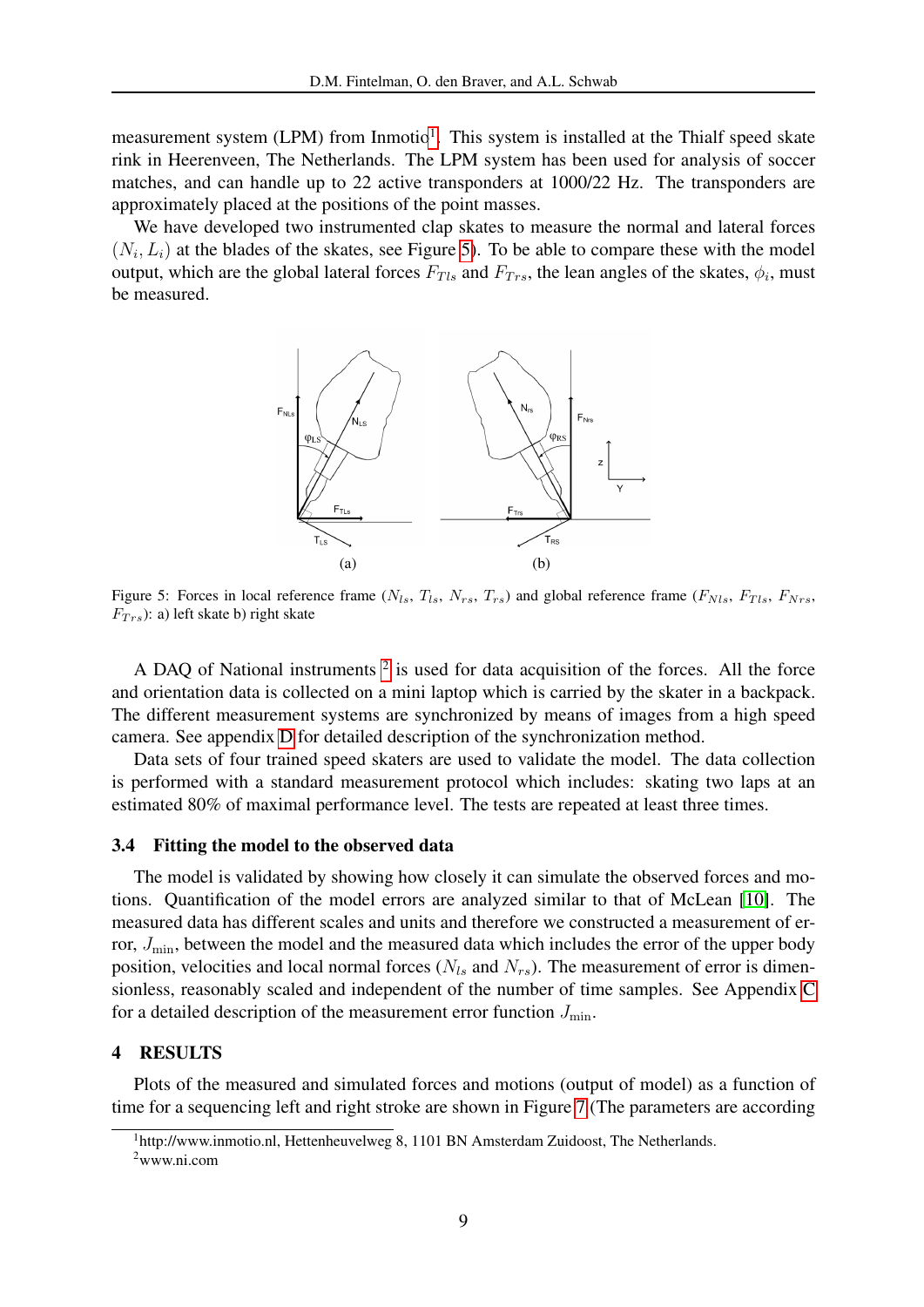to the first rider from Table [1\)](#page-7-0). The corresponding measured and parameterized leg extensions (input of model) of the left and right leg are shown in respectively Figure [6\(a\)](#page-9-0) and Figure [6\(b\).](#page-9-1) At the beginning of the left stroke  $(t = 0)$  the skate is placed in front of the upper body, resulting in a negative  $u_{ls}$ . During the stroke the skate is moving sidewards and backwards,  $u_{ls}$  and  $v_{ls}$ increase. At the end the stroke the skate is retracting to the upper body,  $u_{ls}$  and  $v_{ls}$  decrease. At the beginning of the right stroke ( $t = 1.25$ ), the skate is again moving sidewards,  $v_{rs}$  increase. However the motion pattern of the  $u_{rs}$  is somewhat different in comparison with  $u_{ls}$ . The  $u_{ls}$ remains approximately constant during the stroke, which results in a different output motion of the upper body in  $y$  direction.

<span id="page-9-0"></span>

<span id="page-9-1"></span>Figure 6: Measured and parameterized leg extension coordinates  $u_i, v_i$  and  $\theta_i$  as a function of time for a sequencing left and right stroke for rider 1 from Table 1. Gray filled area mean that the skate is not active. a) left skate, b) right skate

The skater has an average forward speed of  $\approx 32$  km/h. The upper body describes a sine-wave like trajectory with respect to the ice during speed skating the straights (Fig. [7\(a\)](#page-10-1)  $y_b$ ), which has also been observed by de Boer [\[2\]](#page-18-0). The velocity pattern sidewards,  $\dot{y}_b$ , are alike for left and right stroke. However, the forward acceleration/deceleration pattern differ per stroke. This was observed for every rider.

The local normal forces  $N_{LS}$  and  $N_{RS}$  of the active skate are shown in Figure [7\(b\),](#page-10-2) where the height of the body is assumed constant. At the large force drop in the measured force date a switch is made in the model from the left skate to the right skate. Note that the sum of the measured left and right force corresponds well to the calculated value. At the beginning of the stroke the normal force is rising above the body weight of the skater. Then a small force drop appears and at the end of stroke the normal forces rises again well above the body weight. The maximal normal force during push-off is approximately 150% of the body weight.

Agreement exists between the measured and simulated positions and velocities. The largest error is in the force data, which mainly appears at the beginning and end of the stroke.

For all skaters the net error  $J_{\text{min}}$  [\(24\)](#page-14-2) of all straight left strokes is calculated. This net error is divided by the number of optimization parameters being the upper body positions, upper body velocities and the local normal forces and presented in Table [2.](#page-10-3)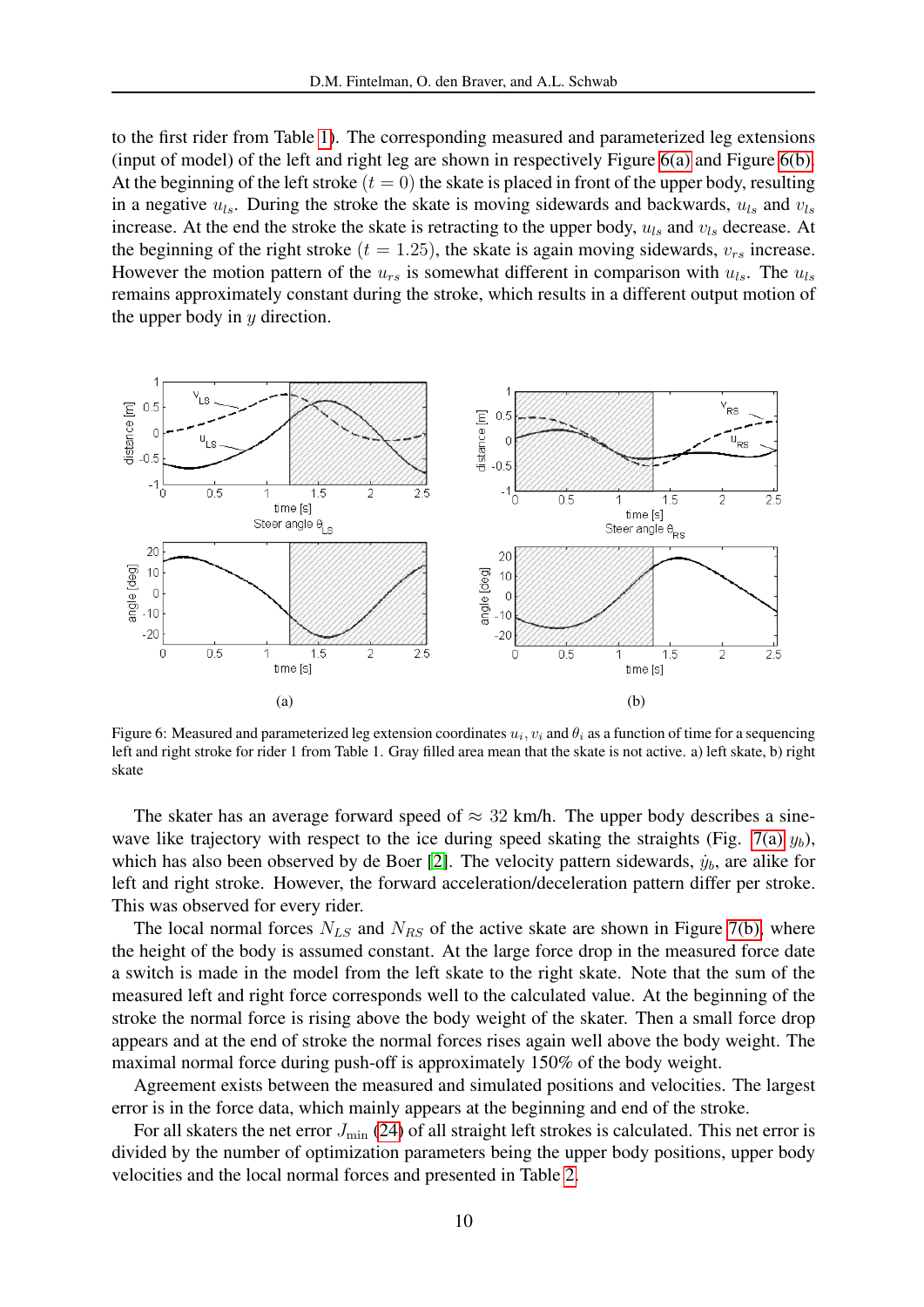<span id="page-10-1"></span>

<span id="page-10-2"></span><span id="page-10-0"></span>Figure 7: Simulated (black lines) and measured (gray lines) upper body positions, velocities, accelerations and local normal forces on the skates  $(N_i)$ , as a function of time for a sequencing left and right stroke, for rider 1  $(m = 66 \text{ kg})$  from Table 1

<span id="page-10-3"></span>Table 2: Net error  $J_{\text{min}}$  per subject (average of all left straight strokes of all tests) divided by the number of optimization parameters

| Skater | $J_{\rm min}$ |
|--------|---------------|
|        | 0.0013        |
| 2      | 0.0015        |
| 3      | 0.0022        |
| 4      | 0.0013        |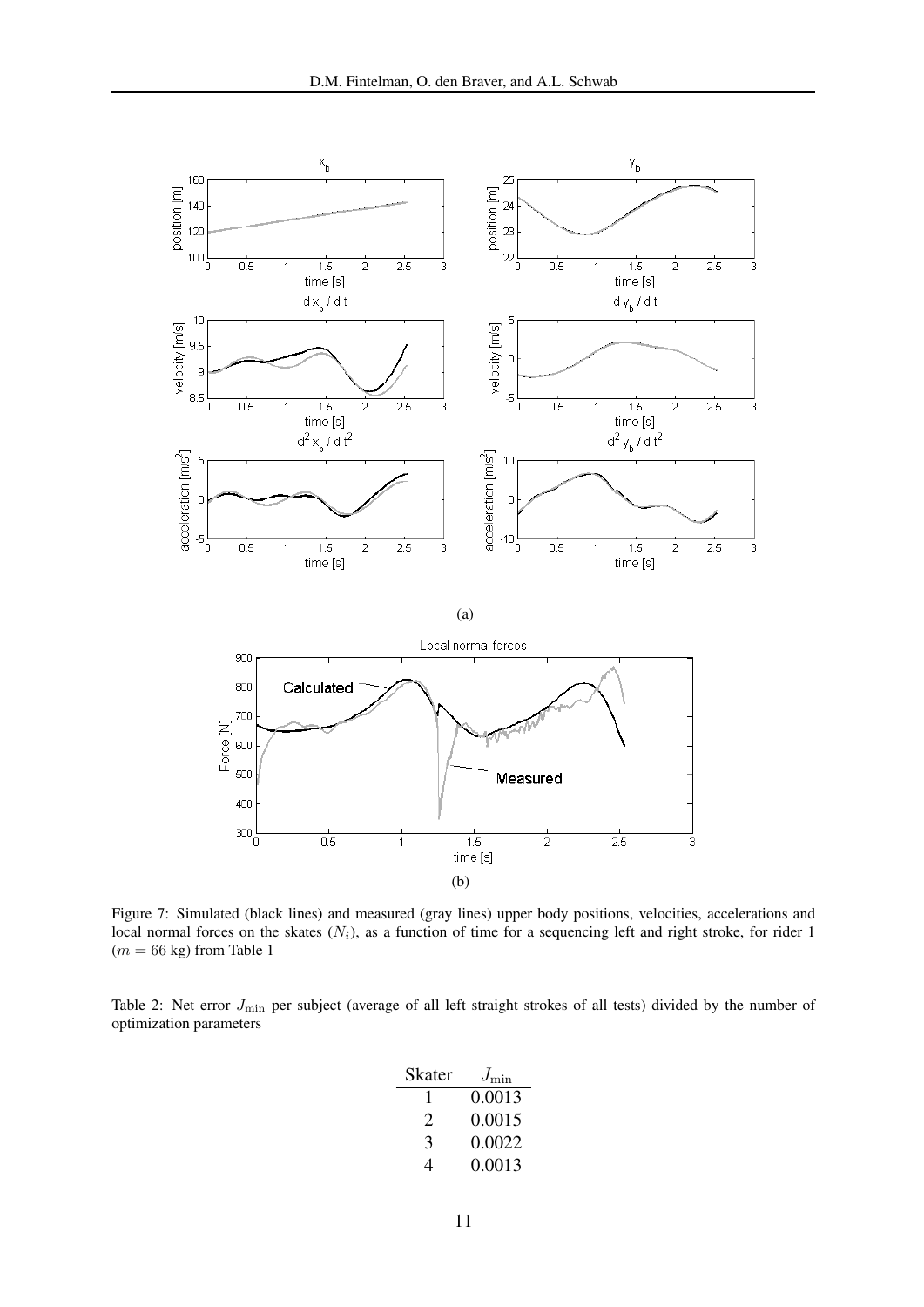Averages of the magnitudes of the residuals are calculated similar to that of Cabrera [\[4\]](#page-18-5) by  $R_j = \sum^N$  $i=1$  $|\tilde{y}_{ij} - y_{ij}|/N$ . In which N the number of collected data points,  $y_i$  the measured value of the variable and  $\tilde{y}_i$  the simulated value of the variable from the model. For all variables j the  $R_j$  is shown in Table [3.](#page-11-0) The residuals of the upper body are less than 0.10 m for the forward position, 0.031 m sidewards, 0.20 m/s in the forward velocity, 0.06 m/s sidewards, and 53 N for the local normal forces in the skate.

<span id="page-11-0"></span>Table 3: Table of the residuals between measured and simulated values of the variables. Body position in  $x$ direction [m], body position in y direction [m], body velocity in x direction [m/s], body velocity in y direction [m/s], body acceleration in x direction  $[m/s^2]$ , body acceleration in y direction  $[m/s^2]$ , local normal forces [N]

|  |  | Skater $R_{xb}$ $R_{vb}$ $R_{\ddot{x}b}$ $R_{\ddot{y}b}$ $R_{\ddot{x}b}$ $R_{\ddot{y}b}$ $R_{NI}$ |  |  |
|--|--|---------------------------------------------------------------------------------------------------|--|--|
|  |  | 1 0.0795 0.0165 0.1769 0.0464 0.5880 0.3836 22.01                                                 |  |  |
|  |  | 0.0817 0.0245 0.1659 0.0491 0.5952 0.3379 34.30                                                   |  |  |
|  |  | 3 0.1048 0.0314 0.2071 0.0626 1.0276 0.3244 53.91                                                 |  |  |
|  |  | 0.0782 0.0186 0.1737 0.0401 0.8315 0.2380 26.45                                                   |  |  |

#### 5 DISCUSSION

#### 5.1 Model error

All position residuals are within the accuracy of the position measurement system ( $\approx 0.15$ ) m). The accuracy of the LPM can be increased if two transponders, instead of one transponder are positioned at the skates and the upper body. The forward velocities  $\dot{x}_B$  are less accurate than the sideward velocities  $\dot{y}_B$ , which is reasonable due to the fact that the forces are mainly in sideward direction instead of forward. Orientation errors have therefore more influence on the  $\dot{x}_B$  as on the  $\dot{y}_B$ .

No total agreement exists between the measured forces and the forces calculated in the model, generally at the beginning and at the end of the stroke. There is no normal force drop in the calculated data which is a result of the simplification that there is no double stance phase, but the sum of the measured left and right force do correspond well with the calculated one. Conversion from global to local forces resulted in a force error, caused by the accuracy of the lean angle sensors. The accuracy of these sensors are  $\lt 2$  deg root mean square, resulting in a local normal force error between  $\approx 20/-20N$ . Besides conversion errors, crosstalk exists of  $\approx$  3% of the lateral forces to the normal forces (max.  $-9/9$  N). The maximal error due to inaccuracy of the measurement equipment is then approximately 29 N.

The net error  $J_{\text{min}}$  of all measurements are in the same magnitude, which shows that the model is valid for all subjects.

#### 5.2 How does the fit depends on mechanical constants

The sensitivity of the mechanical constants is obtained by minimizing the net error  $J_{\text{min}}$ [\(24\)](#page-14-2). This net error is calculated by letting the upper body motions variable while fixing all other parameters to their optimal fit value, except for the wanted minimization parameter (mass distribution  $\alpha$ , air friction coefficient  $k_1$  or mass of the skater m). In Figure [8](#page-12-0) the normalized net error  $J_{\text{min}}$  are plotted as function of the minimization parameters. The minimal values in the figures corresponds to the values of the parameters at the optimal fit.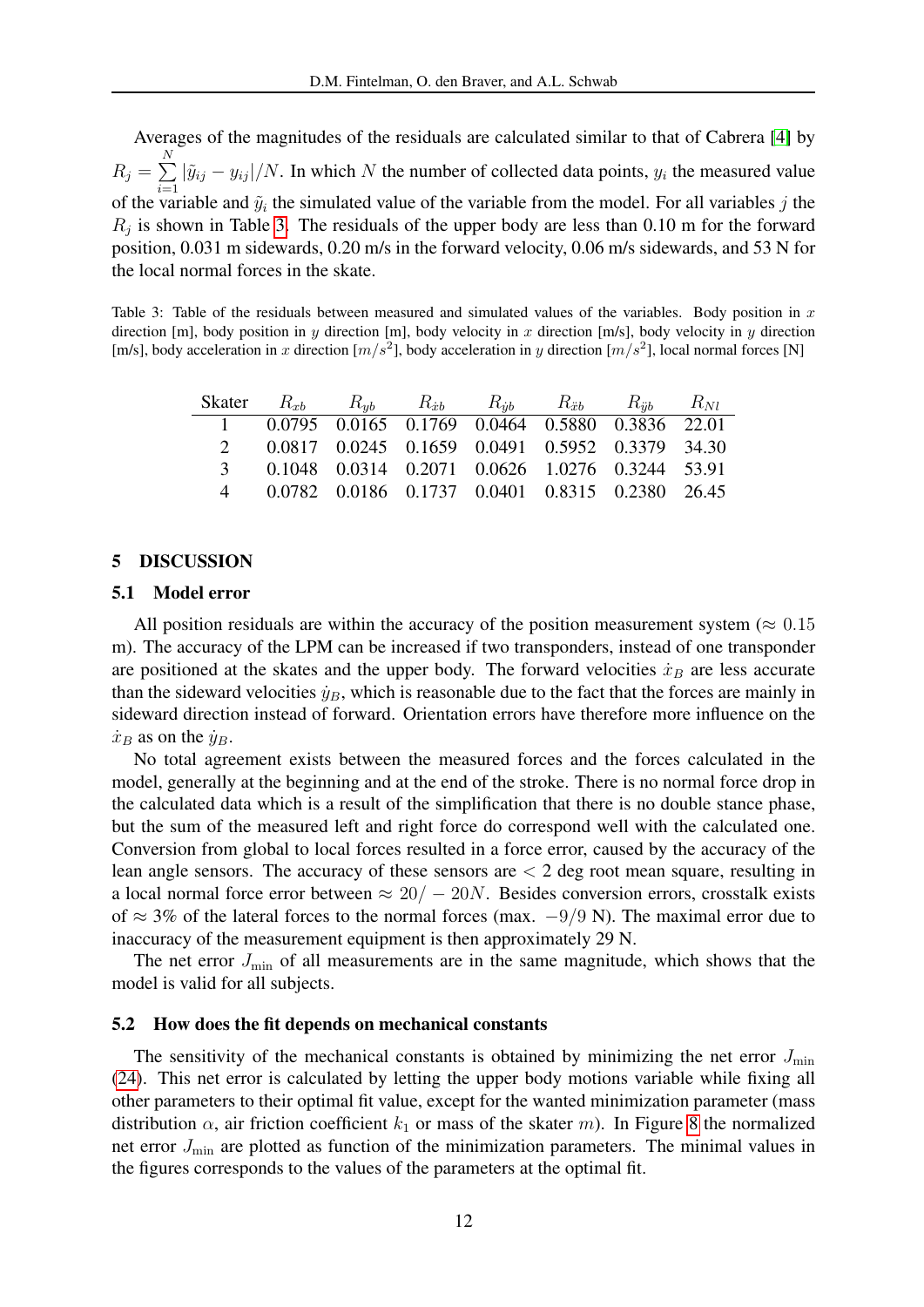The mass is the most sensitive mechanical parameter, however this parameter is measured accurately and therefore of no concern here. The value of the mass distribution  $\alpha$  as well as the friction coefficient  $k_1$  are more uncertain. The figure shows clearly that the fit depends little on these mechanical constant.



<span id="page-12-0"></span>Figure 8: Plots of  $J_{\text{min}}$  versus a single parameter value, mass distribution  $\alpha$ , air friction coefficient  $k_1$  and total mass of the skater  $m$ , as the parameter is varied about the nominal value for rider 1 from Table [1.](#page-7-0) The filled circles corresponds to the value of  $J_{\text{min}}$  at the nominal parameter value.

#### 5.3 Fitting false data

If the fits which are obtained are a result of good curve fitting, then it should be able to obtain good fits to false data. To test the model a pure sine function,  $A \cos(2\pi t/T)$ , with amplitude A, and stroke time T, is added to the measured velocity data of the upper body in either directions. In Figure [9](#page-12-1) the minimal error function versus the amplitude of the sinus wave is plotted. The total error between the model and the measured variables is minimal if the amplitude of the added function is zero. The model shows the best fit if there is not added corrupted data to the velocity data of the upper body. These results shows that the fits are not a result of good curve fitting, but rather the result of a good model.



<span id="page-12-1"></span>Figure 9: Plot of error  $J_{\text{min}}$  versus the amplitude of the sine wave corrupting the velocity data of the upper body of the skater

#### 5.4 Kinematic complexity

The double stance phase was not included in the model. However, the sum of the measured left and right force during the double stance phase do correspond well with the calculated forces, which demonstrates that there is little need for modeling this short double stance phase.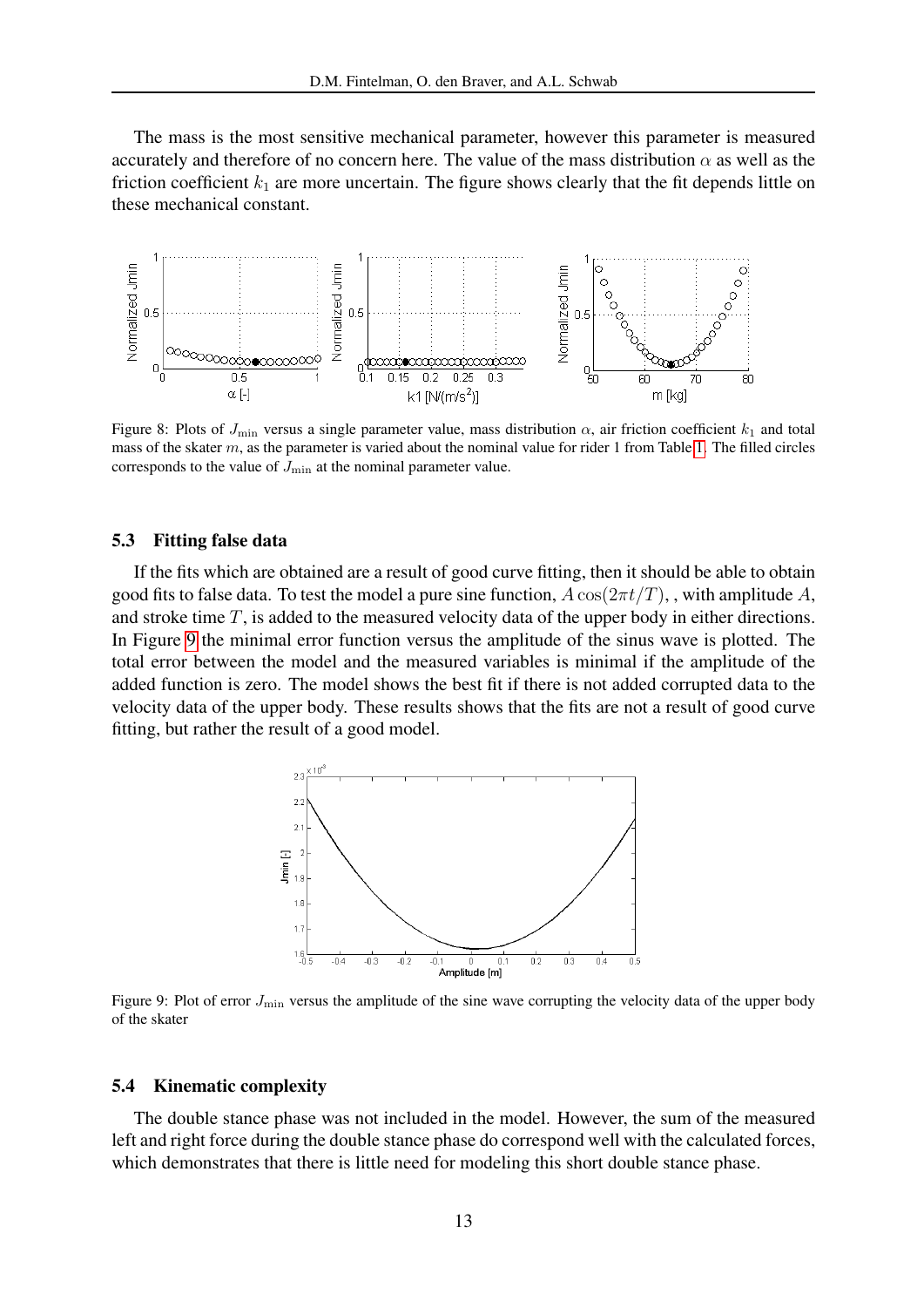Another major simplification of the model is that it was assumed that the center of mass remains at a constant height during skating, which was based on the Boer [\[3\]](#page-18-2). However, in accelerometer data of the upper body it was found that at the end of the stroke the upper body accelerates about 1.5 times gravity, which really influences the forces in the model. Therefore it seems beneficial to include the vertical motion of the body in the model.

# 6 CONCLUSIONS

We have constructed a simple 2-dimensional model of speed skating that does a reasonable job of imitating the forces and kinematics as observed in actual speed skating. The model reproduces these forces and motions reasonably well, even if we do not fit for that. The model is limited in accuracy due to the limited accuracy of the LPM position measurement system. Adding the (small) vertical motion of the upper body can increase the accuracy of the model.

The model seems promising for individual training advice. Coordination patterns of individual skaters can be optimized by using the model if psychological constraints of individual skater are added to the model. In Appendix [F](#page-15-2) a detailed description of the needed constraints on the model is given. The model can also be used to give insight in the biomechanics of speed skating, like why speed skaters steer back to their body at the end of the stroke. Finally the effect of anthropometric differences between speed skaters can be determined.

#### APPENDIX

### <span id="page-13-0"></span>A Kinematic transformation

The differential algebraic (constraint) equations of motion (DAE's), without the non-holonomic skate constraint, from [\(11\)](#page-6-0) can be written as,

$$
\left[\begin{array}{cc} \mathbf{M} & \mathbf{C}^T \\ \mathbf{C} & \emptyset \end{array}\right] \left[\begin{array}{c} \ddot{\mathbf{x}} \\ \mathbf{\lambda} \end{array}\right] = \left[\begin{array}{c} \mathbf{f} \\ \mathbf{hc} \end{array}\right],\tag{17}
$$

with the COM accelerations  $\ddot{x}$ , the diagonal mass matrix M, the applied forces  $f$  at the COM, the Jacobian  $C = \partial c / \partial x$  of the constraint equations  $c(x) = 0$ , the convective terms hc =  $(\partial (\mathbf{C}\mathbf{x})/\partial \mathbf{x})\mathbf{x}$ , and the Langrange multipliers  $\lambda$  (with respect to the constraints c). The constrained equations of motion are,

<span id="page-13-1"></span>
$$
\mathbf{M}\ddot{\mathbf{x}} = \mathbf{f} - \mathbf{C}^T \boldsymbol{\lambda}.
$$
 (18)

Next, we like to rewrite the equations in terms of the generalized coordinates q. Therefore we introduce the coordinates of the COM x expressed in terms of the generalized coordinates q,

$$
\mathbf{x} = \mathbf{T}(\mathbf{q}) \tag{19}
$$

Differentiate this twice with respect to time,

$$
\dot{\mathbf{x}} = \mathbf{T}_{,\mathbf{q}} \dot{\mathbf{q}} \quad \text{and} \quad \ddot{\mathbf{x}} = \mathbf{T}_{,\mathbf{q}} \ddot{\mathbf{q}} + \mathbf{h} \tag{20}
$$

The subscript comma followed by one or more variables denotes the partial derivatives with respect to these variables, and with the convective terms  $h = (T_q \dot{q})_q \dot{q}$ . Substitution of these accelerations in [\(18\)](#page-13-1) and pre-multiplying with the transposed Jacobian  $T_{q}^{T}$  gives,

$$
\mathbf{T}_{,\mathbf{q}}^T \mathbf{M}(\mathbf{T}_{,\mathbf{q}} \ddot{\mathbf{q}} + \mathbf{h}) = \mathbf{T}_{,\mathbf{q}}^T (\mathbf{f} - \mathbf{C}^T \boldsymbol{\lambda})
$$
(21)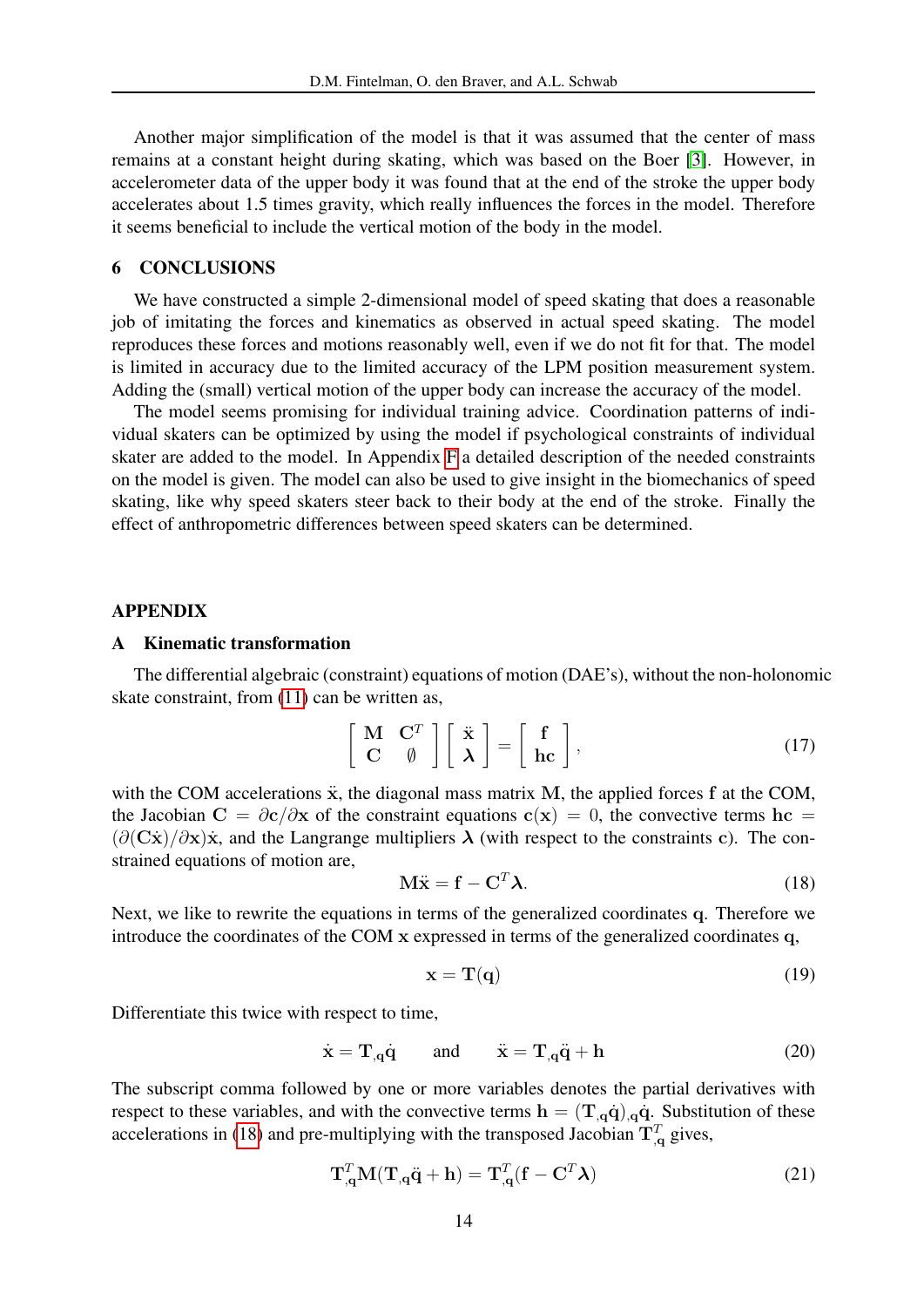Since the generalized coordinates fulfill the constraints,  $T_{q}^{T}C^{T}$  is identical to zero, that is the constraint forces  $\lambda$  fall out of the equations. The result is the equations of motion expressed in terms of the generalized generalized coordinates q,

$$
\mathbf{T}_{,\mathbf{q}}\mathbf{M}\mathbf{T}_{,\mathbf{q}}^T\ddot{\mathbf{q}} = \mathbf{T}_{,\mathbf{q}}^T(\mathbf{f} - \mathbf{M}\mathbf{h})\tag{22}
$$

Finally the skate constraint can be added to these equations of motion, which results in the constraint equations of motion [\(14\)](#page-6-2) and [\(15\)](#page-6-3) .

#### <span id="page-14-1"></span>B State projection

After numerical integration of the equations of motion for one time increment, the state variables in general do not fulfill the constraints. This can be solved by formulating a minimization problem such that the distance from the predicted solution  $\tilde{q}_{n+1}$  to the solution which is on the constraint surface is minimal:  $\|\tilde{\mathbf{q}}_{n+1} - \mathbf{q}_{n+1}\|_2 = \min_{\mathbf{q}_{n+1}}$  and where all  $\mathbf{q}_{n+1}$  have to fulfill the constraints  $c(q_{n+1}) = 0$ . This non-linear constraint least-square problem is solved with a Gauss-Newton method after every numerical integration step.

### <span id="page-14-0"></span>C Objective function  $J_{\text{min}}$

The best agreement between simulation and measurements can be achieved if we use accurate values for the air friction coefficient and the mass distribution. This is solved by minimizing the error between the model and the measurements. The objective function is defined by equation:

$$
E_j = \frac{1}{N} \sum_{i=1}^{N} (\tilde{y}_i - y_i)^2
$$
 (23)

where N the number of collected data points,  $y_i$  the measured value of the variable and  $\tilde{y}_i$ the simulated value of the variable from the model. This is a constrained multi variable minimization problem:  $\min_{x} f(x)$  with the constraint:  $\ln \leq x \leq \text{ub in which } x$  are the air friction coefficient  $k_1$  and mass distribution constant  $\alpha$ . The upper and lower limit of  $\alpha$  are defined as 0 and 1 while the limits of  $k_1$  are defined as 0.1 and 0.3. With the optimization function *fmincon* of Matlab the optimal combination of  $\alpha$  and  $k_1$  are found. The optimization function uses an interior point algorithm and starts at the initial guess of the minimum x0. For each measured variable the optimal mechanical parameters can be fit.

Besides calculating the optimal values by minimizing one variable, the net error is calculated including the error of the upper body position, velocities and local normal forces  $(N_i)$ . The net error is calculated with: M

<span id="page-14-2"></span>
$$
J_{\min} = \frac{\sum_{j=1}^{M} w_j \left( \frac{1}{N} \sum_{i=1}^{N} \frac{(\tilde{y}_{ij} - y_{ij})^2}{\tilde{y}_j^2} \right)}{\sum_{j=1}^{M} w_j \tilde{y}_j^2}
$$
(24)

in which  $\tilde{y}_{ij}$  is the simulated value of a variable,  $y_{ij}$  the measured value of a variable,  $w_j$  is the weighting factor of a variable and  $\bar{y}_j$  is the characteristic value of the variable. The peak to peak values of the x and y upper body positions, average value of the body velocity in forward direction, peak to peak value of the velocity in sideward direction and the local measured normal peak force as the characteristic values of the parameters. Equal weights are used ( $w_j = 1$ ) for all  $j$  in the error function.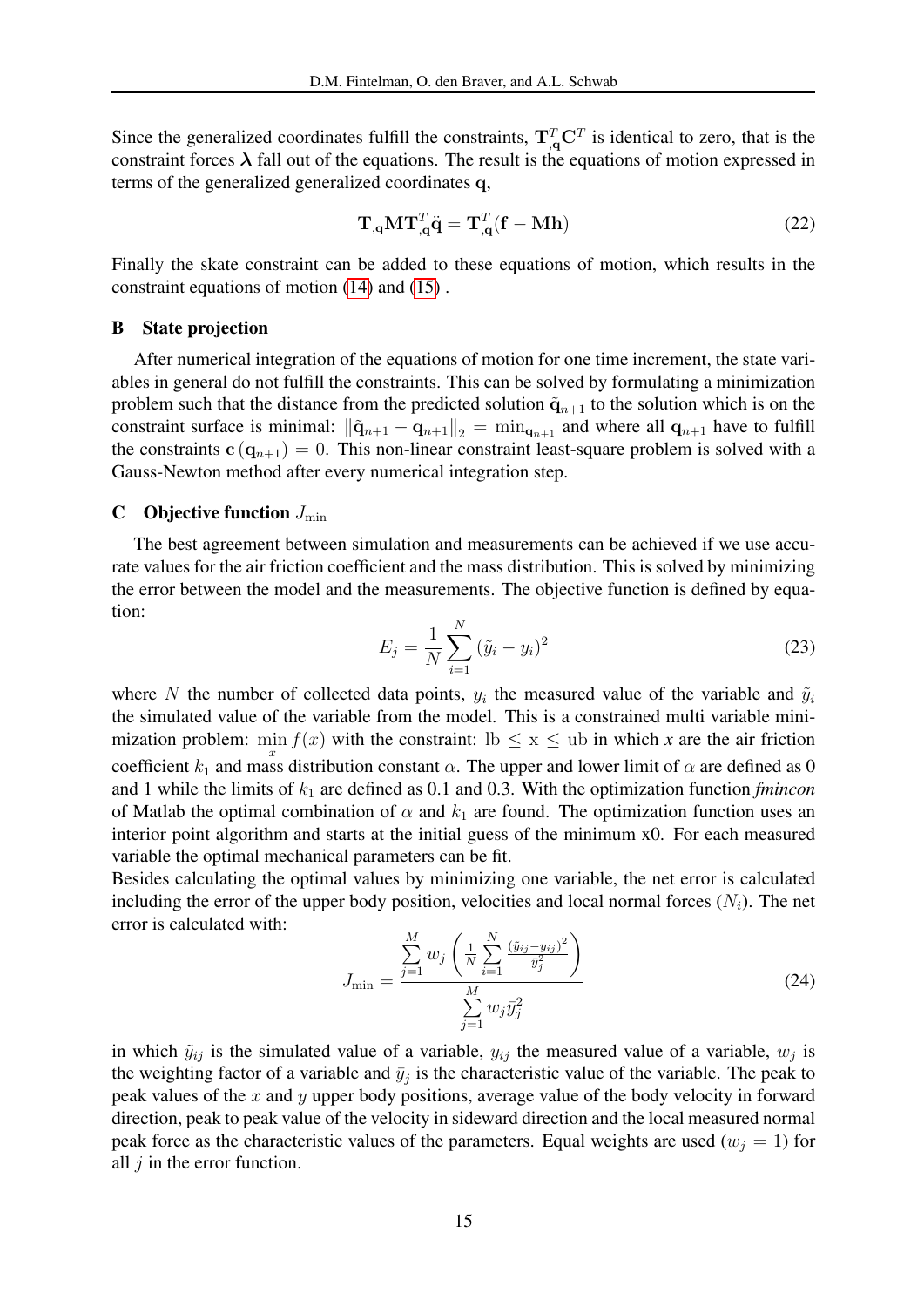### <span id="page-15-1"></span>D Synchronization method

The LPM position measurement system and the DAQ data acquisition unit are synchronized with video frames from a high speed camera (300 Hz).

### D.1 Synchronization LPM and video

The LPM is synchronized by using an extra static transponder, which was placed in line with the start line on the ice. During the synchronization test the line is filmed with a high speed camera (300 Hz). The moment of crossing the start line can be found in the LPM data and video.

### D.2 DAQ and video

In order to synchronize the DAQ and video frames a reset button with LED, which lights up when pressed, is used. The reset button is connected with the DAQ. At the start and the end of the measurement the subject has to push the reset button in view of the high speed camera, such that the video frames at which the LED reset button when pushed lights up can be easily determined.

## <span id="page-15-0"></span>E Friction estimation

In order to estimate the friction coefficients, the subjects got the following instruction: after skating two laps immediately stop skating and glide along the line of the lanes in the same skating posture as you were skating before for 100 m.

In order to determine the coefficients of friction from the glide exercise, it is assumed that the friction coefficients are constant during the glide.

From this estimation the conclusion is drawn that the speed should decreases linearly. A first order polynomial is fitted through the velocity profile of the LPM data of the COM of the skater during gliding.

$$
\dot{y}(t) = -at + b \tag{25}
$$

The gradient  $a$  of the line is the decelerations of the skater during gliding. The total friction force  $F_{\text{friction}}$  is the total mass m times the deceleration a of the skater during gliding;  $F_{\text{friction}} = ma$ . The air friction coefficient is assumed to behave like,

$$
F_{\text{air}} = k_1 v^2 = \beta F_{\text{friction}},\tag{26}
$$

with the velocity v of the center of mass of the skater,  $k_1$  the air drag factor and  $\beta$  the friction distribution factor which is assumed to be 0.8. The ice friction is assumed to behave like Coulomb friction as in

$$
F_{\text{ice}} = \mu mg = (1 - \beta) F_{\text{friction}},\tag{27}
$$

where  $\mu$  is the Coulomb friction coefficient between the ice and the skate.

### <span id="page-15-2"></span>F Optimization

Additional constraints are required to use the model for finding coordination patterns which results in optimal performance. The model has to be constrained by the physiology of the skater during optimization of his coordination pattern. The physiology constrains of a skater are given by: the leg length, average power and maximal power of the speed skater.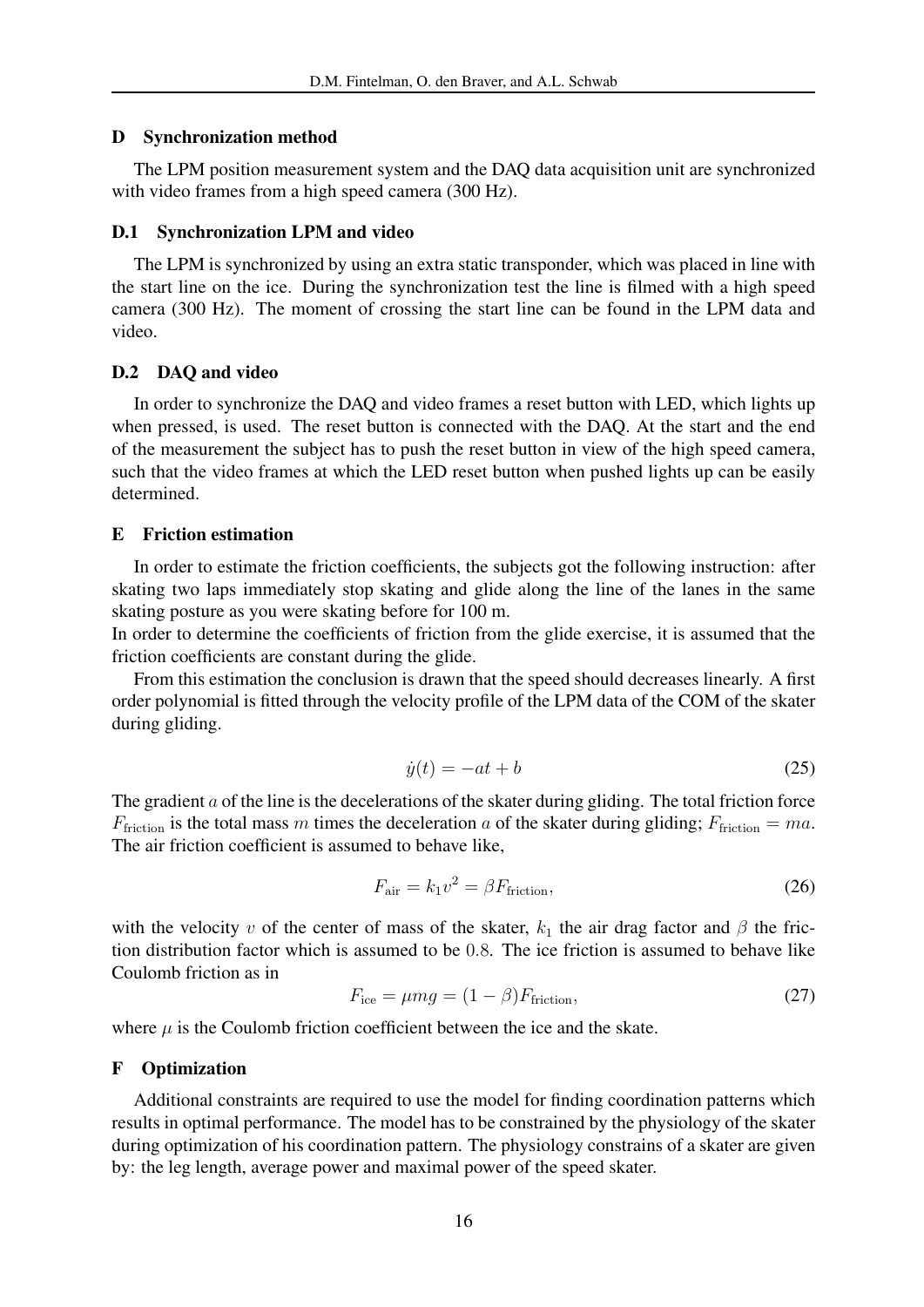#### F.1 Leg length constraint

The leg length has to be constrained to be within the physiological limits of the skater.

#### F.2 Maximal power constraint

The maximal power during a single stroke must not exceed the maximal possible power from a leg extension motion of a skater. The maximal power constraint value could be based on either literature or experimentally determined. First, the maximal power can be determined from the push-off force and velocity of leg extension in the horizontal plane, since no work is done in the vertical plane. The maximal possible power of single leg extension as a function of the leg extension velocity can be based on force-velocity data extracted from leg press results of Vandervoort et al. [\[12\]](#page-19-5). The power is estimated by multiplying the force with the extension velocity of the leg [\[1\]](#page-18-1) (Fig. [10\)](#page-16-0).



<span id="page-16-0"></span>Figure 10: Force velocity relation [\[1\]](#page-18-1)

Secondly, the maximal power of a single leg extension could be experimentally determined per subject. In power models the maximal and average power of an athlete is measured with an ergometer test [\[7\]](#page-19-1). The measured power is multiplied by a constant to find the power during skating. Recently, a new power measurement method is developed by O. den Braver. A speed skater has to make crossovers on a treadmill running at a constant speed. The speed skater has a band around his waist which is horizontal connected to the wall. With a force measurement device the forces in the band are measured. Finally the power is calculated by multiplying the measured forces with the speed of the treadmill.

### F.3 Average power constraint

The average power of a stroke must not exceed the available aerobic power of a leg extension motion. The average power of a stroke can be calculated by:

<span id="page-16-1"></span>
$$
P_{\text{avg}} = \frac{1}{t_{\text{stroke}}} \int_{0}^{t_{\text{stroke}}} P dt
$$
 (28)

In which  $t_{\text{stroke}}$  is the stroke time and  $P$  is the available aerobic power for skating. For this equation it is assumed that the skater is steady state speed, which results in zero anaerobic power.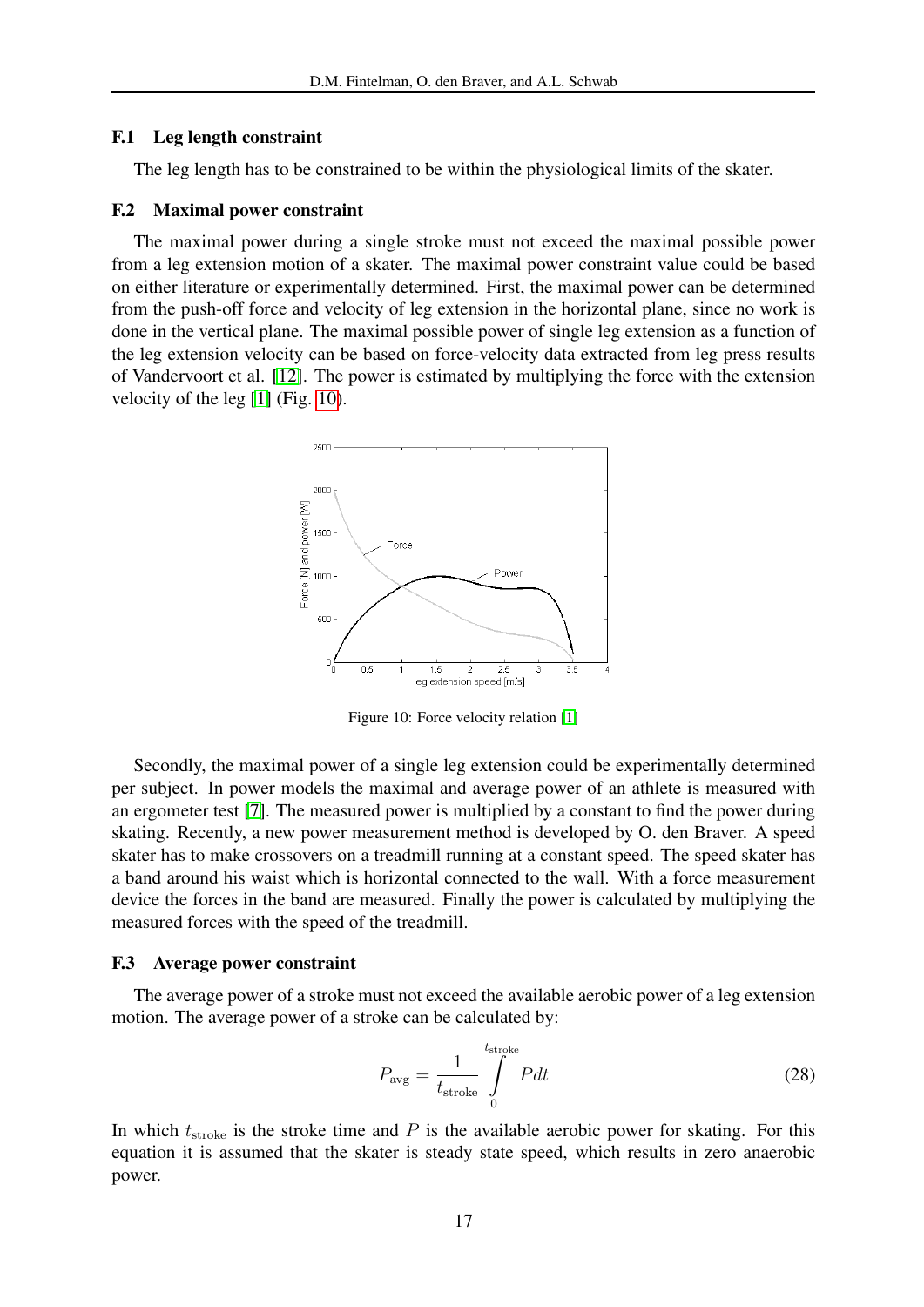The average power exerted during skating can be either measured with oxygen measurements during the speed skating measurements or calculated by Equation [28.](#page-16-1)

### G Leg power calculation

For optimization the power exerted by the skater of stroke has to fulfill the constraints. The power of a stroke can be determined from the push-off force of the skate on the ice and the leg extension in the horizontal plane, since no work is done in the vertical plane (Eq. [29\)](#page-17-1).

<span id="page-17-1"></span>
$$
P_{leg} = F_{Tls} \dot{v}_{LS} \tag{29}
$$

An example of the leg power during a stroke can be seen in Figure [11.](#page-17-2) At the beginning of the stroke the leg power becomes negative, which is caused by the negative direction of the lean angle. During the stroke the leg power increases to approximately 500 W. At the end of the stroke the extension speed decreases and the leg power becomes smaller.



<span id="page-17-2"></span>Figure 11: Leg power in horizontal plane

### <span id="page-17-0"></span>H Generalized coordinates

The positions of the bodies (B,LS,RS) written in the generalized coordinates:

$$
\begin{bmatrix} x_B \\ y_B \\ x_{LS} \\ y_{LS} \\ x_{RS} \\ y_{RS} \end{bmatrix} = \begin{bmatrix} x_B \\ y_B \\ x_B - \cos(\theta_{LS}) u_{LS} - \sin(\theta_{LS}) v_{LS} \\ y_B + \sin(\theta_{LS}) u_{LS} - \cos(\theta_{LS}) v_{LS} \\ x_B - \cos(\theta_{RS}) u_{RS} - \sin(\theta_{RS}) v_{RS} \\ y_B - \sin(\theta_{RS}) u_{RS} + \cos(\theta_{RS}) v_{RS} \end{bmatrix}
$$
(30)

in which  $\theta_i$  are the steer angles. These planar angular rotations can be calculated, since the velocity data of the skate in plane (x,y) are obtained. The steer angles are calculated by:

$$
\begin{bmatrix}\n\theta_{LS} \\
\theta_{RS}\n\end{bmatrix} = \begin{bmatrix}\n-\tan^{-1}\left(\frac{\dot{y}_{LS}}{\dot{x}_{LS}}\right) \\
\tan^{-1}\left(\frac{\dot{y}_{RS}}{\dot{x}_{RS}}\right)\n\end{bmatrix}
$$
\n(31)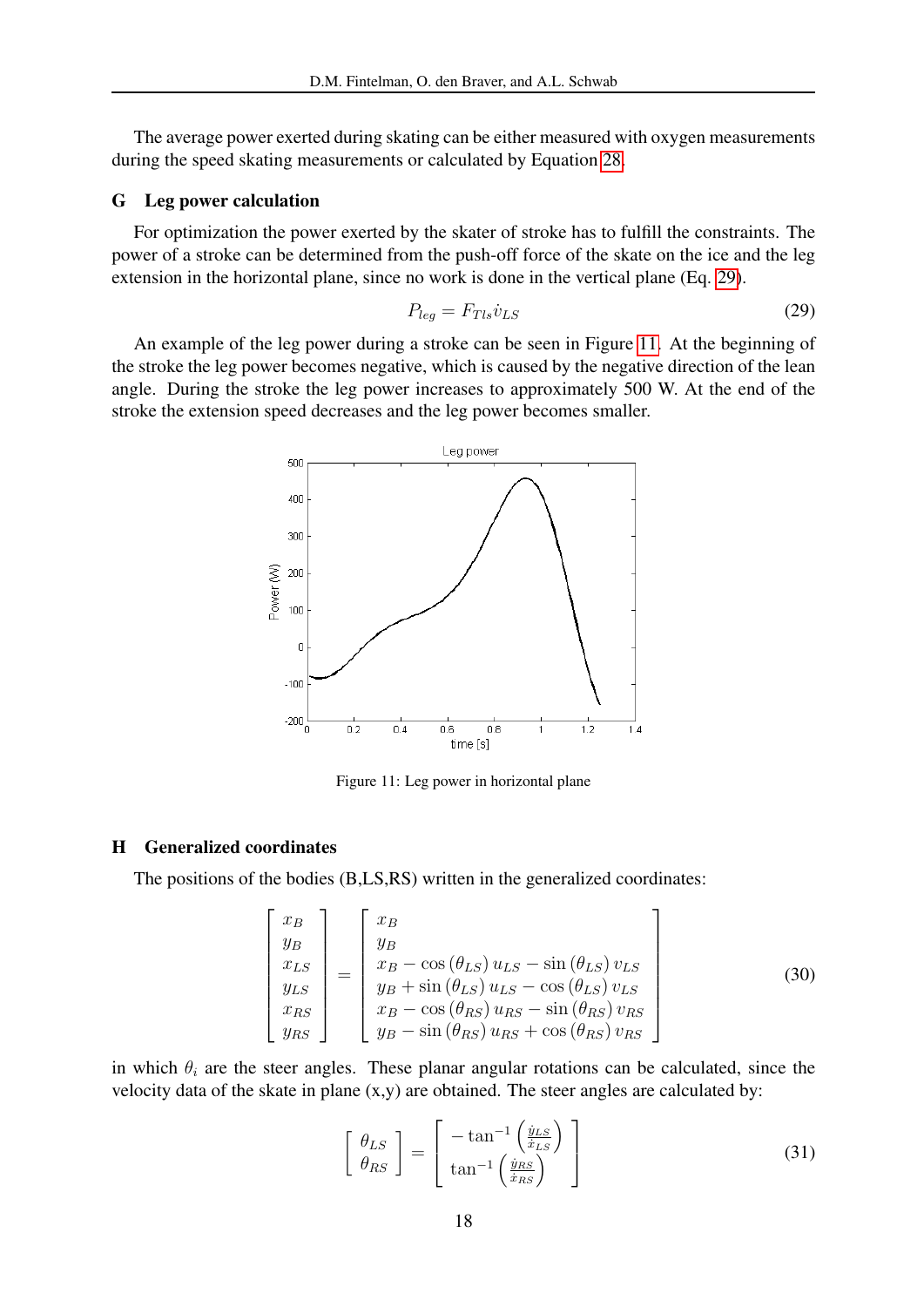### <span id="page-18-3"></span>I Convective acceleration terms

The convective acceleration terms of the leg extension constraints are:

$$
hc_1 = \ddot{\theta}_{LS} (v_{LS} \cos(\theta_{LS}) - u_{LS} \sin(\theta_{LS})) + \ddot{u}_{LS} \cos(\theta_{LS}) + \ddot{v}_{LS} \sin(\theta_{LS}) - \n\dot{\theta}_{LS} (\dot{\theta}_{LS} (u_{LS} \cos(\theta_{LS}) + v_{LS} \sin(\theta_{LS})) - \dot{v}_{LS} \cos(\theta_{LS}) + \dot{u}_{LS} \sin(\theta_{LS})) + \n\dot{\theta}_{LS} \dot{v}_{LS} \cos(\theta_{LS}) - \dot{\theta}_{LS} \dot{u}_{LS} \sin(\theta_{LS})
$$
\n(32)

$$
hc_2 = \ddot{v}_{LS}\cos(\theta_{LS}) - \ddot{\theta}_{LS}(\text{ulscos}(\theta_{LS}) + v_{LS}\sin(\theta_{LS})) - \ddot{u}_{LS}\sin(\theta_{LS}) - \n\dot{\theta}_{LS}(\dot{\theta}_{LS}(v_{LS}\cos(\theta_{LS}) - u_{LS}\sin(\theta_{LS})) + \dot{u}_{LS}\cos(\theta_{LS}) + \dot{v}_{LS}\sin(\theta_{LS})) - \n\dot{\theta}_{LS}\dot{u}_{LS}\cos(\theta_{LS}) - \dot{\theta}_{LS}\dot{v}_{LS}\sin(\theta_{LS})
$$
\n(33)

$$
hc_3 = \ddot{u}_{RS}\cos(\theta_{RS}) - \ddot{\theta}_{RS}(-v_{RS}\cos(\theta_{RS}) + u_{RS}\sin(\theta_{RS})) + \ddot{v}_{RS}\sin(\theta_{RS}) - \n\dot{\theta}_{RS}(\dot{\theta}_{RS}(u_{RS}\cos(\theta_{RS}) + v_{RS}\sin(\theta_{RS})) - \dot{v}_{RS}\cos(\theta_{RS}) + \dot{u}_{RS}\sin(\theta_{RS})) - \n\dot{\theta}_{RS} - v_{RS}\cos(\theta_{RS}) - \dot{\theta}_{RS}\dot{u}_{RS}\sin(\theta_{RS})
$$
\n(34)

$$
hc_4 = \dot{\theta}_{RS}(\dot{\theta}_{RS}(-\mathbf{v}_{RS}\cos(\theta_{RS}) + \mathbf{u}_{RS}\sin(\theta_{RS})) - \dot{\mathbf{u}}_{RS}\cos(\theta_{RS}) + \dot{\mathbf{v}}_{RS}\sin(\theta_{RS})) + \ddot{\mathbf{v}}_{RS}\cos(\theta_{RS}) - \ddot{\mathbf{u}}_{RS}\sin(\theta_{RS}) - \dot{\theta}_{RS}(\mathbf{u}_{RS}\cos(\theta_{RS}) + \mathbf{v}_{RS}\sin(\theta_{RS})) - \dot{\theta}_{RS}\dot{\mathbf{u}}_{RS}\cos(\theta_{RS}) - \dot{\theta}_{RS}\dot{\mathbf{v}}_{RS}\sin(\theta_{RS})
$$
\n(35)

The convective acceleration terms of the skate constraints are:

$$
hc_5 = \dot{\theta}_{LS}\dot{u}_{LS} - \ddot{v}_{LS} + \ddot{\theta}_{LS}u_{LS} + \dot{\theta}_{LS}\dot{x}_{BCOS}(\theta_{LS}) - \dot{\theta}_{LS}\dot{y}_{BS}\dot{m}(\theta_{LS}) hc_6 = \dot{\theta}_{RS}\dot{u}_{RS} - \ddot{v}_{RS} + \ddot{\theta}_{RS}u_{RS} + \dot{\theta}_{RS}\dot{x}_{BCOS}(\theta_{RS}) + \dot{\theta}_{RS}\dot{y}_{BS}\dot{m}(\theta_{RS})
$$
(36)

#### <span id="page-18-1"></span>**REFERENCES**

- [1] Allinger, T.L., Bogert, A.J. vd, *Skating technique for the straights, based on the optimization of a simulation model*, Medicine & Science in Sports & Exercise 29(2), 279-286, 1997
- <span id="page-18-0"></span>[2] Boer, R.W. de, Schermerhorn P., Gademan, J., Groot G., de, and Ingen Schenau, G.J. van, *Characteristic Stroke Mechanics of Elite and Trained Male Speed Skaters*, Int. J. Sport. Biomech. 2, 175-185, 1986
- <span id="page-18-2"></span>[3] Boer, R.W. de, Nislen, K.L., *The gliding and push-off technique of male and female Olympic speed skaters*, Int. J. Sport. Biomech. 5, 119-134, 1989
- <span id="page-18-5"></span>[4] Cabrera, D., Ruina, A., Kleshnev, V., *A simple 1+ dimensional model of rowing mimics observed forces and motions*, Human Movement Science 25, 192-220, 2006
- <span id="page-18-4"></span>[5] Fintelman, D.M., *Literature study: Biomechanical models for speed skating*, Technical University Delft, 2010
- [6] Ingen Schenau, G.J. van, *The influence of air friction in speed skating*, J. Biomechanics, 15(6), 449-458